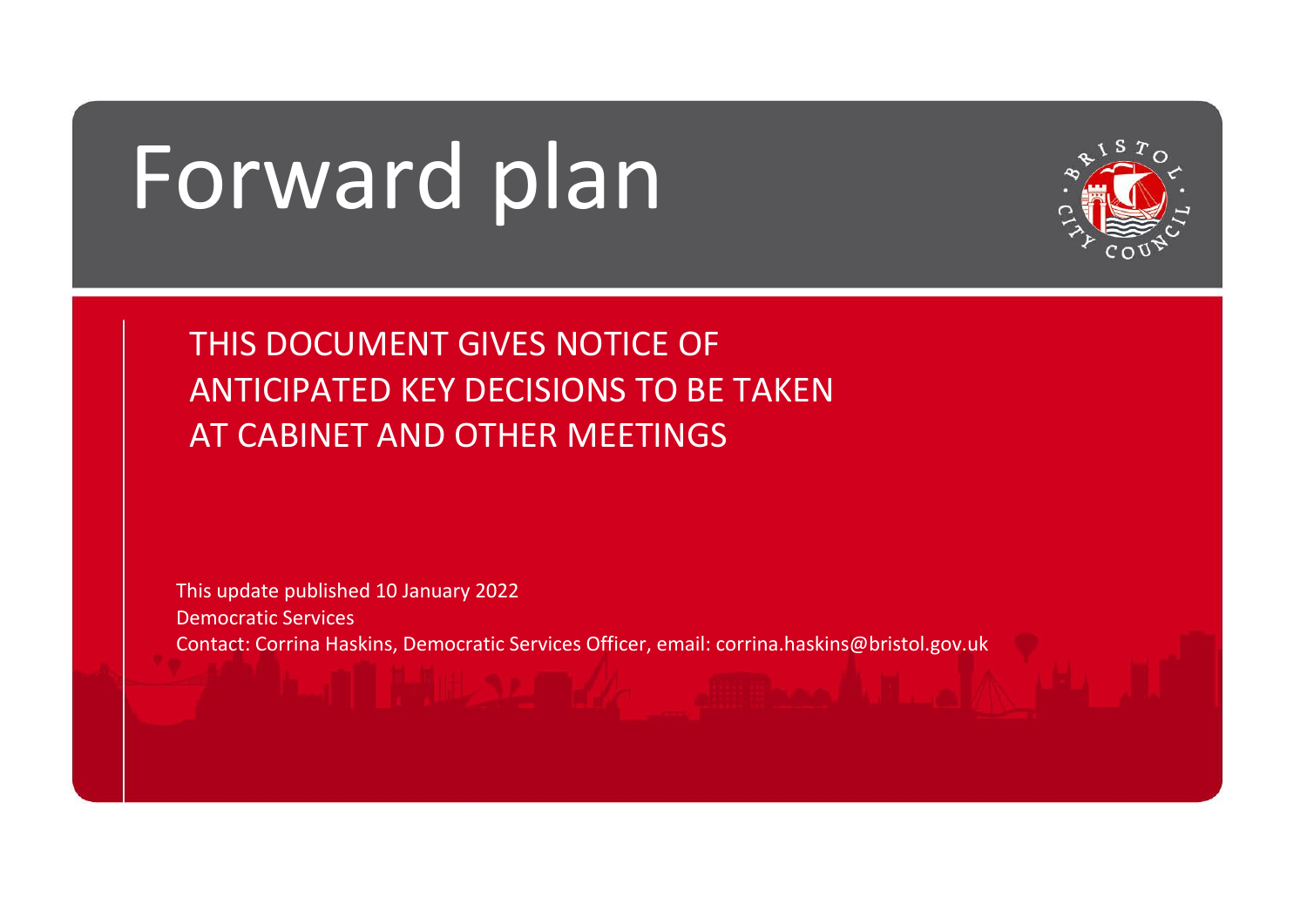# **BRISTOL CITY COUNCIL - FORWARD PLAN INDEX OF PROPOSED KEY DECISIONS**

The Forward Plan gives notice of anticipated key decisions to be taken at Cabinet, Health and Wellbeing Board and Learning City Partnership Board meetings. It will be updated and published on the Council website [www.bristol.gov.uk](http://www.bristol.gov.uk/) on a monthly basis.

#### **Key Decision**

Under the Council's constitution, the definition of a key decision is a decision which is likely to:

1) Result in expenditure of £500,000 or over.

2) Result in savings of £500,000 or over.

3) Be significant in terms of its effects on communities living or working in two or more wards in the city.

#### **Non-key Decision**

For additional information and completeness the Forward Plan also contains those items which are outside the definition of a key decision.

## **Cabinet Meetings**

The Cabinet will normally meet on a Tuesday on a six weekly cycle. Meetings start at 4pm and are currently held at City Hall, College Green Bristol, BS1 5TR. Meetings of the Cabinet are open to the public with the exception of discussion regarding reports which contain exempt/confidential, commercially sensitive or personal information which will be identified in the Mayor's Forward Plan).

Reports submitted to the Mayor and Cabinet will be available on the council's website 5 clear working days before the date the decision can be made. If you would like a copy by email please contact democratic.services@bristol.gov.uk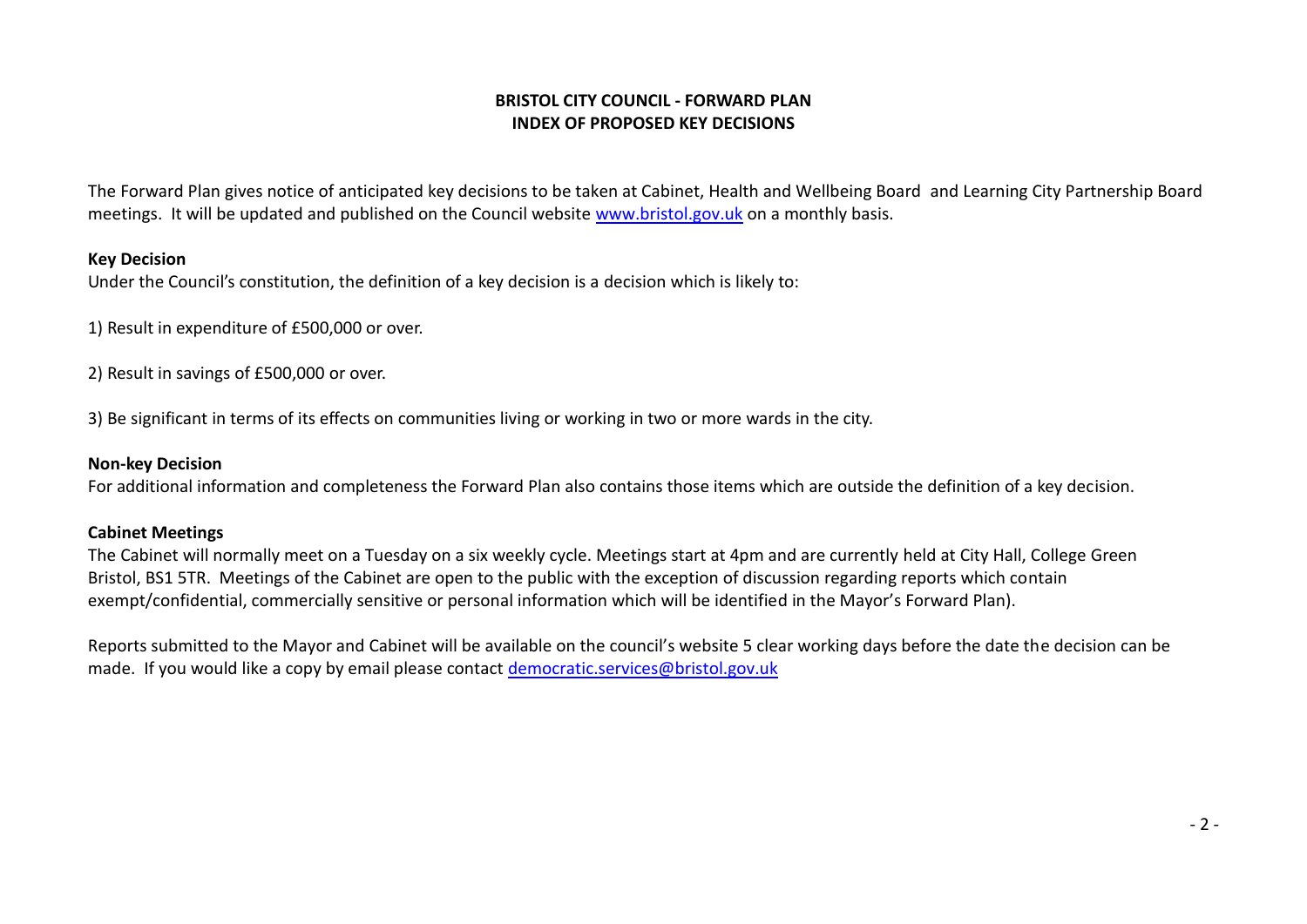# **Glossary:**

HWB Health and Wellbeing Board

LCPB Learning City Partnership Board

APR15 Under the Council's Constitution if a key decision needs to be taken with less than 28 days' notice, it can still be taken under **APR15 – General Exception,** if it is impracticable to defer it until the next scheduled Cabinet meeting. The relevant Scrutiny Commission must be notified and the report published as part of the agenda 5 clear working days ahead of the Cabinet meeting

Description of Exempt Information :- England, Part 1 of Schedule 12A of the local Government Act 1972

|   | Information relating to any individual.                                                                                                                                                                                                                         |
|---|-----------------------------------------------------------------------------------------------------------------------------------------------------------------------------------------------------------------------------------------------------------------|
|   | Information which is likely to reveal the identity of an individual.                                                                                                                                                                                            |
|   | Information relating to the financial or business affairs of any particular person (including the authority holding that information).                                                                                                                          |
| д | Information relating to any consultations or negotiations, or contemplated consultations or negotiations, with any labour relations<br>matter arising between the authority or a Minister of the Crown and employees of, or office holders under the authority. |
|   | Information in respect of which a claim to legal professional privilege could be maintained in legal proceedings.                                                                                                                                               |
| 6 | Information which reveals that the authority proposes<br>(a) to give under any enactment a notice under or by virtue of which requirements are imposed on a person; Or<br>to make an order or direction under any enactment.<br>(b)                             |
|   | Information relating to any action taken or to be taken in connection with the prevention, investigation or prosecution of a crime.                                                                                                                             |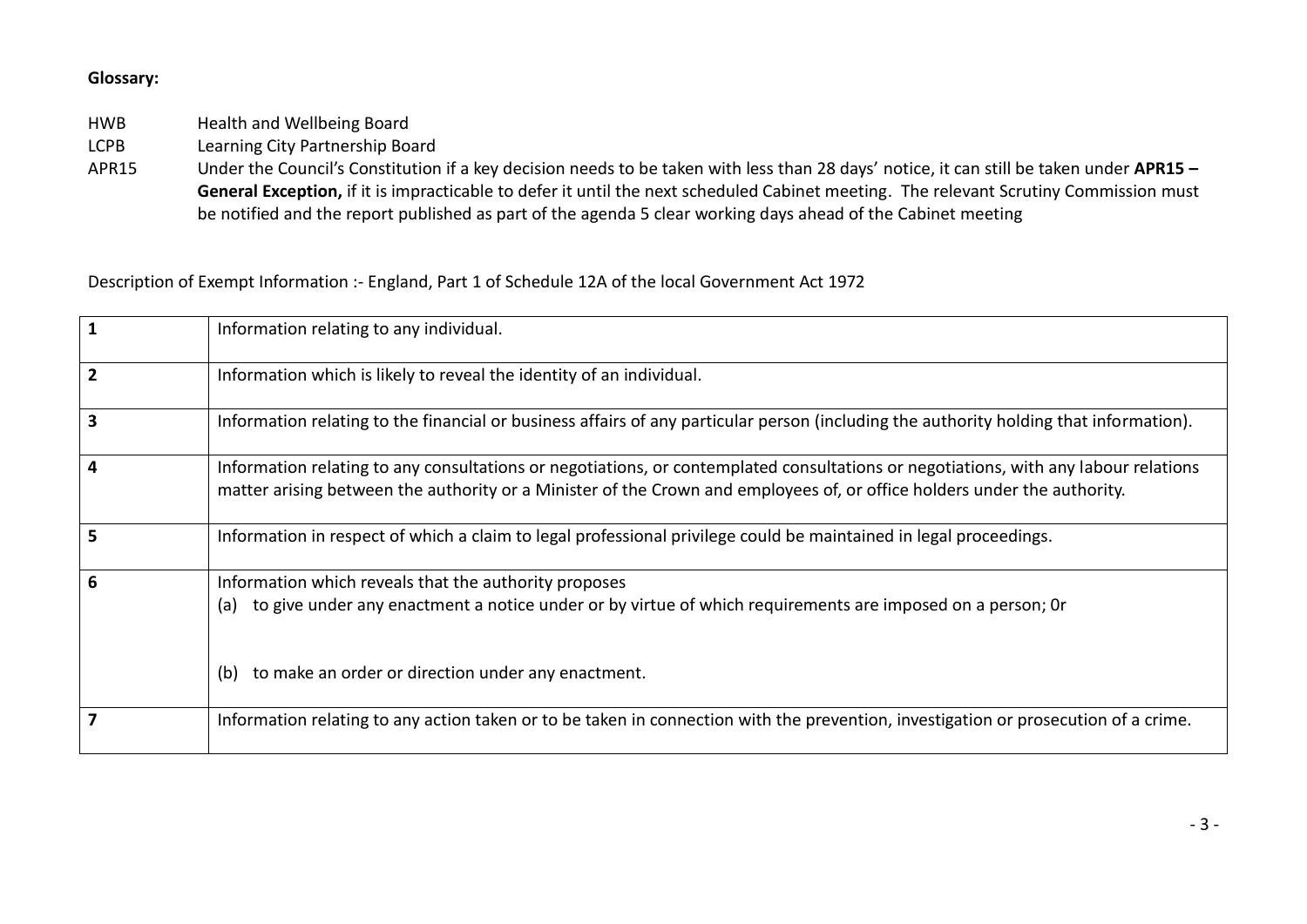### **Cabinet Members**

- Mayor Marvin Rees
- Councillor Craig Cheney Deputy Mayor and Cabinet Member for Finance, Governance and Performance
- Councillor Asher Craig Deputy Mayor and Cabinet Member for Children's Services, Education and Equalities
- Councillor Don Alexander Cabinet Member for Transport
- Councillor Nicola Beech Cabinet Member for Climate, Ecology, Waste and Energy
- Councillor Helen Holland Cabinet Member with responsibility for Adult Social Care and Integrated Care System
- Councillor Ellie King Cabinet Member with responsibility for Public Health, Communities and Bristol One City
- Councillor Tom Renhard Cabinet Member for Housing Delivery and Homes

**The City Council's website [www.bristol.gov.uk](http://www.bristol.gov.uk/) contains all supporting documents and decisions for formal meetings and lots more about the City Council.**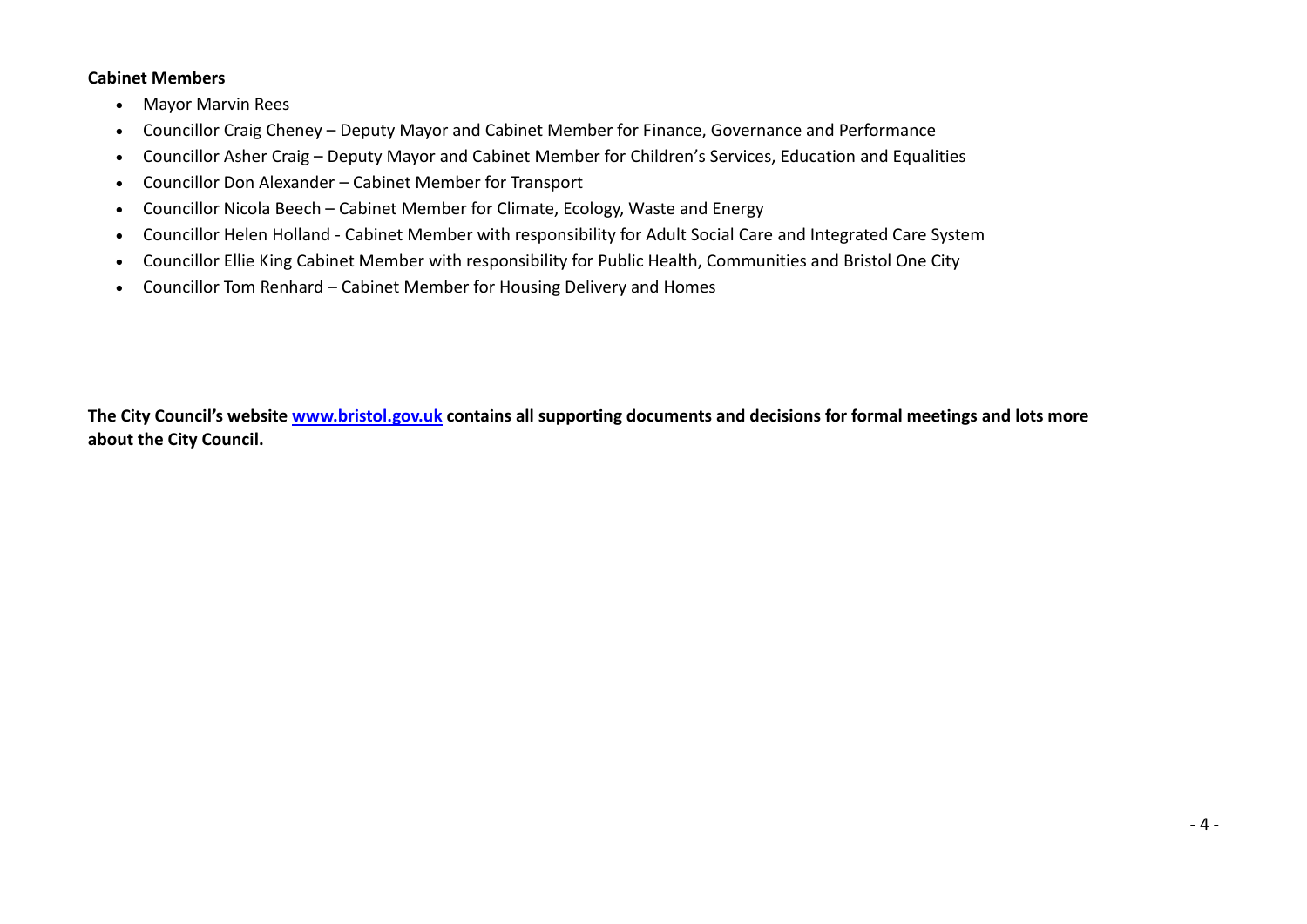| <b>Lead Officer</b>                                                                           | <b>Title and summary of Decision</b>                                                                                                                                                                                                                                        | <b>Meeting</b><br>date | <b>Decision taker</b>                                                                         | <b>Scrutiny Remit</b>                                  |
|-----------------------------------------------------------------------------------------------|-----------------------------------------------------------------------------------------------------------------------------------------------------------------------------------------------------------------------------------------------------------------------------|------------------------|-----------------------------------------------------------------------------------------------|--------------------------------------------------------|
| Kevin Smith, Operations<br>Manager<br>kevin.smith@bristol.gov.uk                              | <b>Procurement of Collection and Enforcement</b><br><b>Agent Services</b><br>To seek approval for the procurement of<br>enforcement agent services, to include collection<br>agent and high court enforcement, for the<br>collection of monies owed to the Council.<br>Open | Cabinet                | Deputy Mayor with<br>18 Jan 2022 responsibility for<br>Finance, Governance<br>and Performance | Resources<br>Scrutiny<br>Commission                    |
| Graham Clapp, Head of Benefits<br>graham.clapp@bristol.gov.uk                                 | <b>Ethical and Equitable Investment Policy (EEIP)</b><br>To seek approval from Cabinet for the refreshed<br>Ethical and Equitable Investment Policy which will<br>underpin the Council's Treasury Management and<br>investment strategy.<br>Open                            | Cabinet<br>18 Jan 2022 | Deputy Mayor with<br>responsibility for<br>Finance, Governance<br>and Performance             | Resources<br>Scrutiny<br>Commission                    |
| Guy Collings, Head of Insight,<br>Performance and Intelligence<br>Guy.Collings@bristol.gov.uk | Q2 Quarterly Performance Progress Report - Q2<br>2021/22<br>To update Cabinet on the progress made against<br>Key Performance Indicators (KPIs) at Q2 2021/22.<br>Non Key<br>Open                                                                                           | Cabinet                | Deputy Mayor with<br>18 Jan 2022 responsibility for<br>Finance, Governance<br>and Performance | Overview and<br>Scrutiny<br>Management<br><b>Board</b> |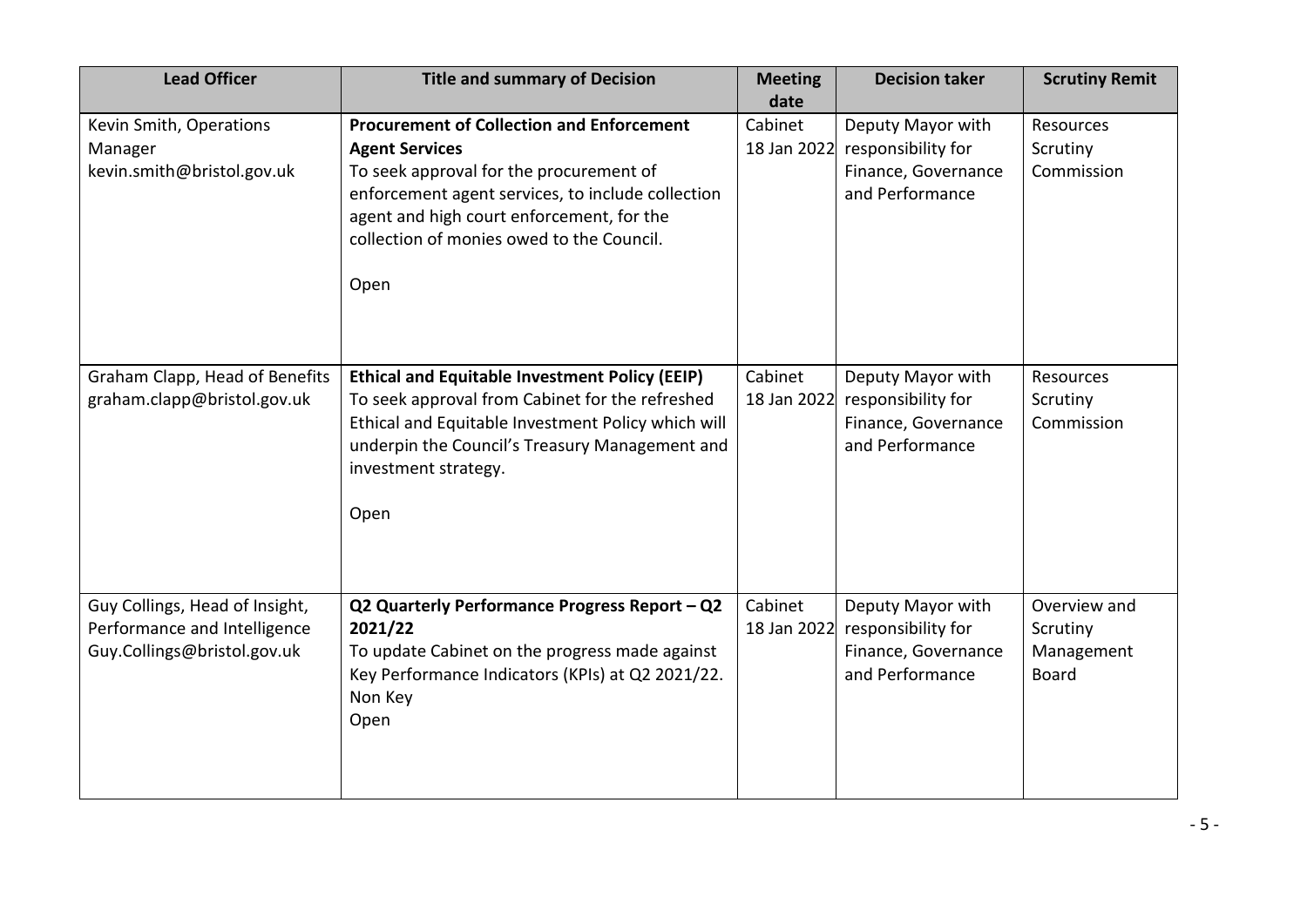| <b>Lead Officer</b>                                                                        | <b>Title and summary of Decision</b>                                                                                                                                                                                  | <b>Meeting</b><br>date | <b>Decision taker</b>                                                                                    | <b>Scrutiny Remit</b>                                  |
|--------------------------------------------------------------------------------------------|-----------------------------------------------------------------------------------------------------------------------------------------------------------------------------------------------------------------------|------------------------|----------------------------------------------------------------------------------------------------------|--------------------------------------------------------|
| Michael Pilcher, Chief<br>Accountant<br>michael.pilcher@bristol.gov.uk                     | Q3 Corporate Risk Management Report 2021/22<br>To update on the Council's risk management<br>report for Q3 2021/22.<br>Non Key<br>Open                                                                                | Cabinet<br>18 Jan 2022 | Deputy Mayor with<br>responsibility for<br>Finance, Governance<br>and Performance                        | Overview<br>Scrutiny and<br>Management<br><b>Board</b> |
| Michael Pilcher, Chief<br>Accountant<br>michael.pilcher@bristol.gov.uk                     | <b>Budget Monitoring Outturn Report P8</b><br>To provide an update to Cabinet for period 8.<br>Open                                                                                                                   | Cabinet<br>18 Jan 2022 | Deputy Mayor with<br>responsibility for<br>Finance, Governance<br>and Performance                        | Resources<br>Scrutiny<br>Commission                    |
| Denise Murray, Director -<br>Finance & Section 151 Officer<br>denise.murray@bristol.gov.uk | 2022/23 Budget Report and Treasury<br><b>Management Strategy (Including Public Health)</b><br>To approve the 2022/23 Budget Report and<br>Treasury Management Strategy for<br>recommendation to Full Council.<br>Open | Cabinet<br>18 Jan 2022 | Deputy Mayor with<br>responsibility for<br>Finance, Governance<br>and Performance                        | Resources<br>Scrutiny<br>Commission                    |
| Denise Murray, Director -<br>Finance & Section 151 Officer<br>denise.murray@bristol.gov.uk | <b>Dedicated Schools Grant (DSG) Budget Proposals</b><br>2022/23<br>To approve DSG budget proposals 2022/23 to<br>recommend to Full Council.                                                                          | Cabinet<br>18 Jan 2022 | <b>Cabinet Member with</b><br>responsibility for<br>Families, Education<br>and Women (Lead<br>Member for | People/Resources<br>Scrutiny<br>Commission             |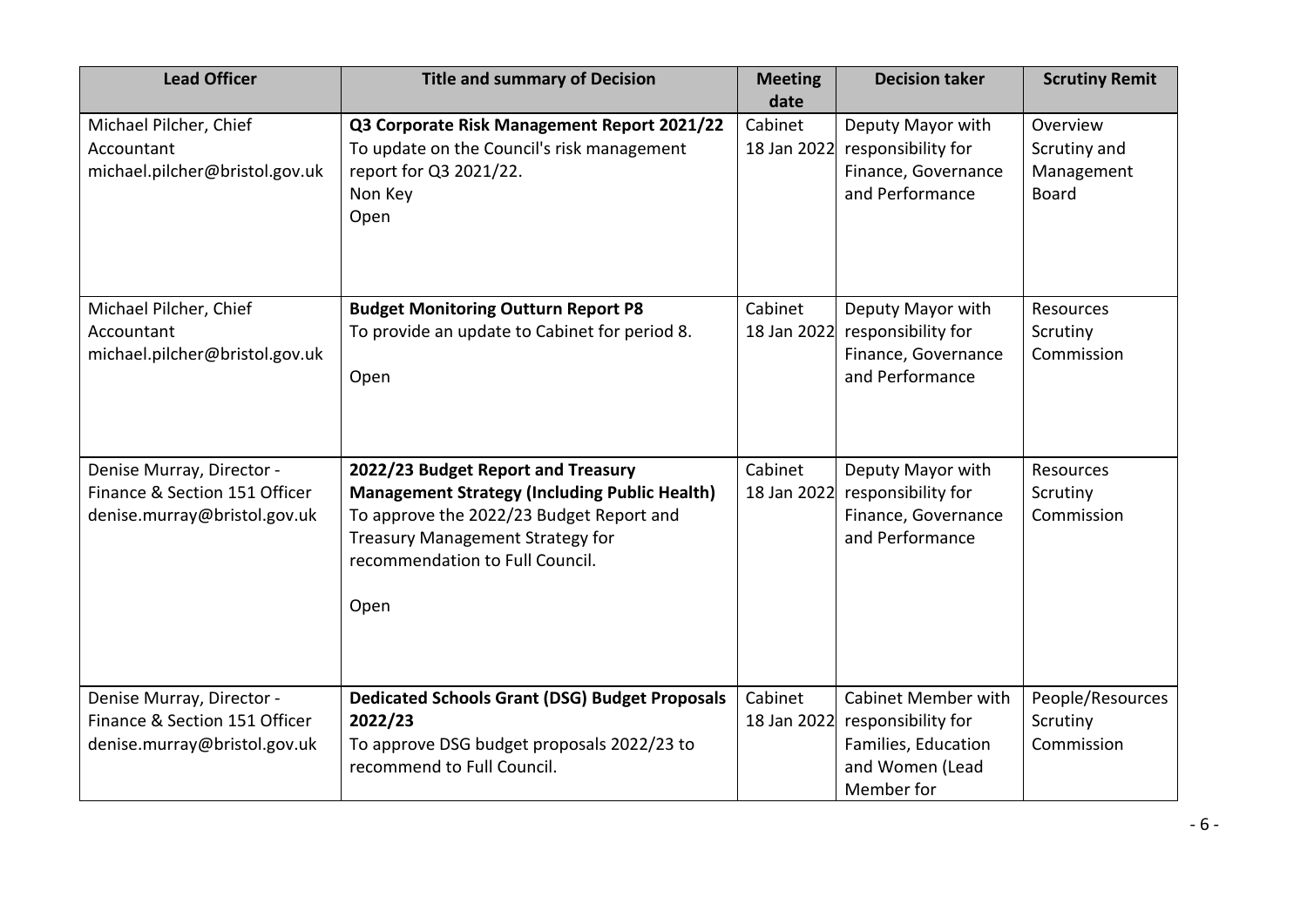| <b>Lead Officer</b>                                                      | <b>Title and summary of Decision</b>                                                                                                                                                                                                                                                                                                                                                                                           | <b>Meeting</b><br>date | <b>Decision taker</b>                                                                     | <b>Scrutiny Remit</b>                                |
|--------------------------------------------------------------------------|--------------------------------------------------------------------------------------------------------------------------------------------------------------------------------------------------------------------------------------------------------------------------------------------------------------------------------------------------------------------------------------------------------------------------------|------------------------|-------------------------------------------------------------------------------------------|------------------------------------------------------|
|                                                                          | Open                                                                                                                                                                                                                                                                                                                                                                                                                           |                        | Children's Services)                                                                      |                                                      |
| John Walsh, Director:<br>Workforce & Change<br>john.walsh@bristol.gov.uk | <b>Repair and Maintenance Contract Extension</b><br>To seek approval to negotiate an extension to the<br>Repair and Maintenance Contract.<br>Part exempt<br>3                                                                                                                                                                                                                                                                  | Cabinet<br>18 Jan 2022 | Deputy Mayor with<br>responsibility for<br>Finance, Governance<br>and Performance         | Resources<br>Scrutiny<br>Commission                  |
| Kevin Smith, Operations<br>Manager<br>kevin.smith@bristol.gov.uk         | <b>Corporate Debt Management Policy</b><br>To seek approval for the implementation of a<br>corporate debt management policy.<br>Open                                                                                                                                                                                                                                                                                           | Cabinet<br>18 Jan 2022 | Deputy Mayor with<br>responsibility for<br>Finance, Governance<br>and Performance         | Resources<br>Scrutiny<br>Commission                  |
| David White, Service Manager<br>david.white@bristol.gov.uk               | City Leap Energy Partnership - procurement<br>update<br>To update Cabinet on the City Leap Energy<br>Partnership procurement (the Procurement);<br>seek authorisation of additional funding to<br>complete the Procurement following an<br>extension to the previously estimated timeline;<br>and seek authorisation of extensions to the<br>current legal and financial services contracts in<br>relation to the Procurement. | Cabinet<br>18 Jan 2022 | <b>Cabinet Member with</b><br>responsibility for<br>Climate, Ecology,<br>Waste and Energy | Growth and<br>Regeneration<br>Scrutiny<br>Commission |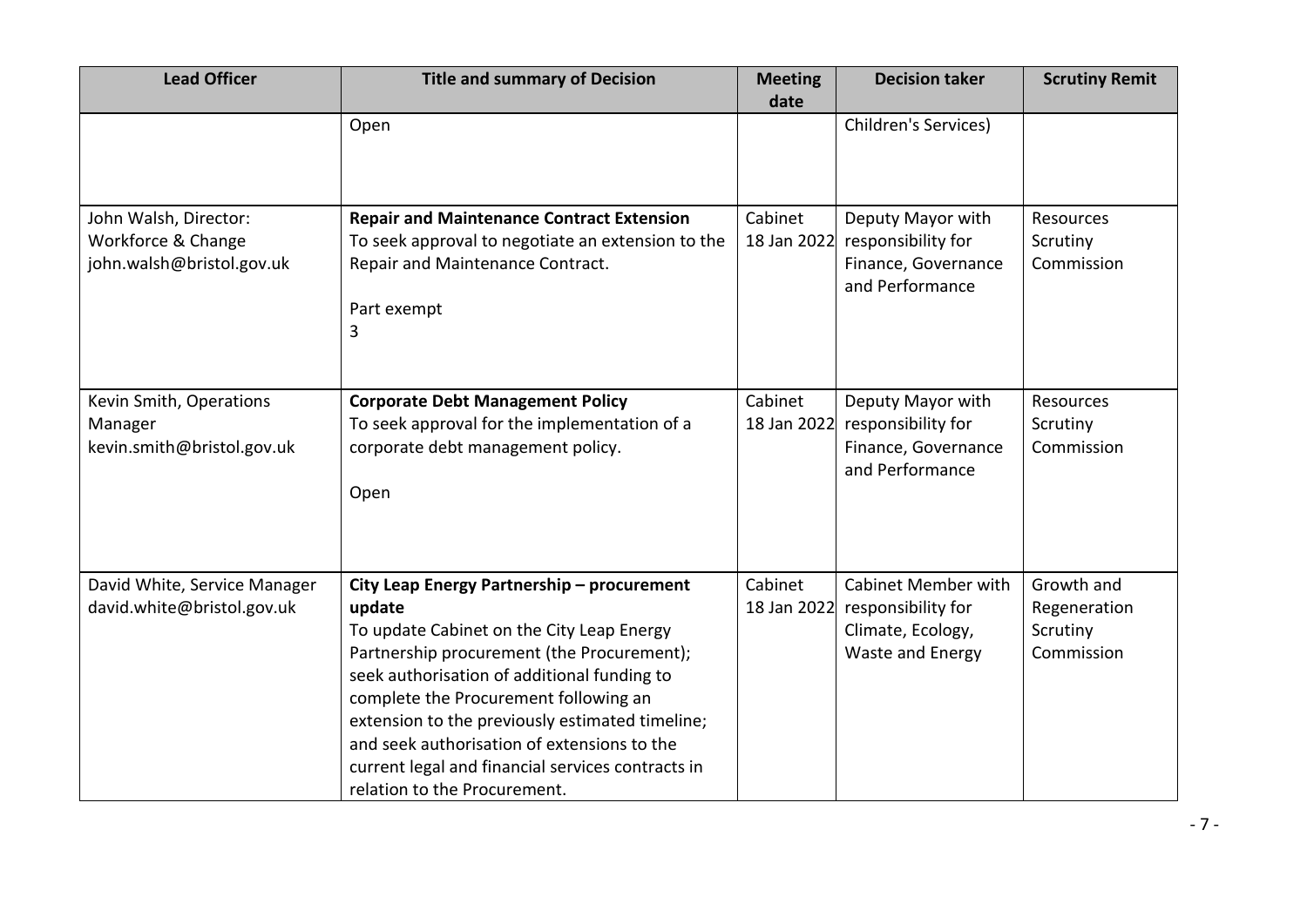| <b>Lead Officer</b>                                                                | <b>Title and summary of Decision</b>                                                                                                                                                                                                                                                                                                                                                                                                                                                                                                                                                                                                                                                             | <b>Meeting</b><br>date | <b>Decision taker</b>                                                             | <b>Scrutiny Remit</b>                                |
|------------------------------------------------------------------------------------|--------------------------------------------------------------------------------------------------------------------------------------------------------------------------------------------------------------------------------------------------------------------------------------------------------------------------------------------------------------------------------------------------------------------------------------------------------------------------------------------------------------------------------------------------------------------------------------------------------------------------------------------------------------------------------------------------|------------------------|-----------------------------------------------------------------------------------|------------------------------------------------------|
|                                                                                    | Part exempt<br>3                                                                                                                                                                                                                                                                                                                                                                                                                                                                                                                                                                                                                                                                                 |                        |                                                                                   |                                                      |
| Sarah Spicer, Business<br><b>Innovation Manager</b><br>sarah.spicer@bristol.gov.uk | Housing Revenue Account (HRA) Budget and<br><b>Business Plan 2022/23</b><br>To seek approval for the proposed 2022/23<br>Housing Revenue Account (HRA) Budget, 5-year<br>medium term financial and 30yr business plan.<br>Open                                                                                                                                                                                                                                                                                                                                                                                                                                                                   | Cabinet<br>18 Jan 2022 | <b>Cabinet Member with</b><br>responsibility for<br>Housing Delivery and<br>Homes | Communities<br>Scrutiny<br>Commission                |
| John Roy, Group Manager-<br><b>Transport Assets</b><br>john.roy@bristol.gov.uk     | <b>YTL Arena Bristol - Travel Mitigations</b><br>1. To provide an update on cross-boundary joint<br>working for the delivery of transport<br>infrastructure to serve Bristol YTL Arena,<br>supporting various housing developments and<br>addressing local transport concerns.<br>2. To summarise the package of measures<br>required to be delivered and operational by<br>summer/autumn 2024 opening date for the<br>Bristol YTL Arena.<br>3. To seek agreement to proceed, in partnership<br>with South Gloucestershire Council (SGC), with an<br>Outline Business Case (OBC) for the obtaining of<br>West of England Combined Authority (WECA)<br>funding to supplement existing s106 monies | Cabinet<br>18 Jan 2022 | Cabinet Member with<br>responsibility for<br>Transport                            | Growth and<br>Regeneration<br>Scrutiny<br>Commission |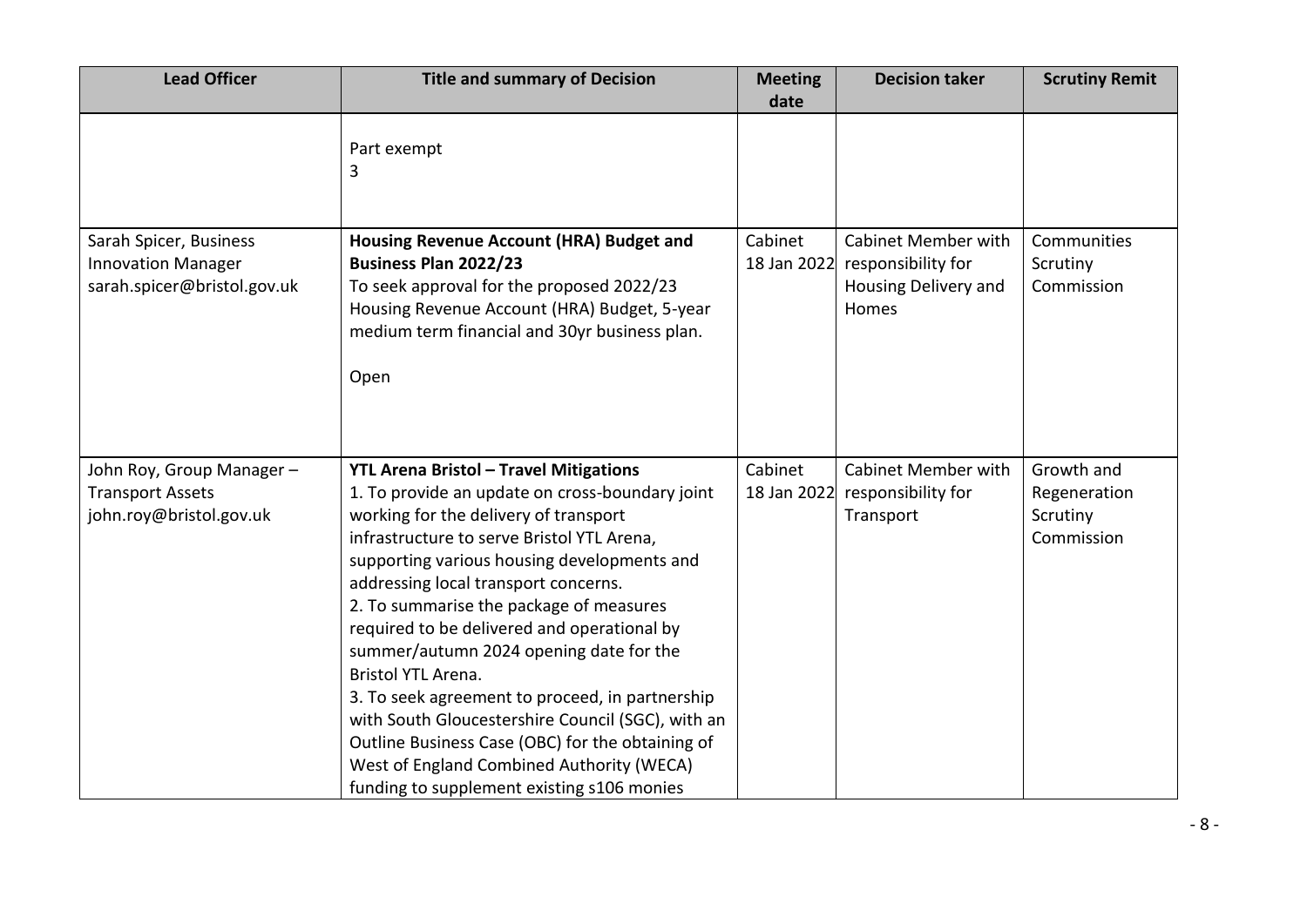| <b>Lead Officer</b>                                                                        | <b>Title and summary of Decision</b>                                                                                                                                                                                | <b>Meeting</b><br>date | <b>Decision taker</b>                                                                     | <b>Scrutiny Remit</b>                                |
|--------------------------------------------------------------------------------------------|---------------------------------------------------------------------------------------------------------------------------------------------------------------------------------------------------------------------|------------------------|-------------------------------------------------------------------------------------------|------------------------------------------------------|
|                                                                                            | towards the delivery of transport infrastructure<br>to serve Bristol YTL Arena as well as various<br>housing developments.<br>Open                                                                                  |                        |                                                                                           |                                                      |
| Steve Ransom, Acting Head of<br>Energy<br>steve.ransom@bristol.gov.uk                      | <b>Future Energy Supply</b><br>To seek approval to procure the Council's energy<br>with more cost effective processes<br>Open                                                                                       | Cabinet<br>18 Jan 2022 | <b>Cabinet Member with</b><br>responsibility for<br>Climate, Ecology,<br>Waste and Energy | Growth and<br>Regeneration<br>Scrutiny<br>Commission |
| David Bunting, Head of Traffic<br>and Highways Maintenance<br>david.bunting@bristol.gov.uk | <b>West End Multi Storey Car Park</b><br>To update Cabinet on the progress of the<br>structural repairs being undertaken on West End<br>Multi Storey Car Park and seek approval for<br>recommended options.<br>Open | Cabinet<br>18 Jan 2022 | <b>Cabinet Member with</b><br>responsibility for<br>Transport                             | Growth and<br>Regeneration<br>Scrutiny<br>Commission |
| Paul Sylvester, Rehousing<br>Manager<br>paul.sylvester@bristol.gov.uk                      | Homelessness Prevention Grant - Winter 2021<br>To seek approval to accept and spend funding<br>from the Department for Levelling Up, Housing<br>and Communities (DLUHC) for rent arrears                            | Cabinet<br>18 Jan 2022 | <b>Cabinet Member with</b><br>responsibility for<br>Housing Delivery and<br>Homes         | Communities<br>Scrutiny<br>Commission                |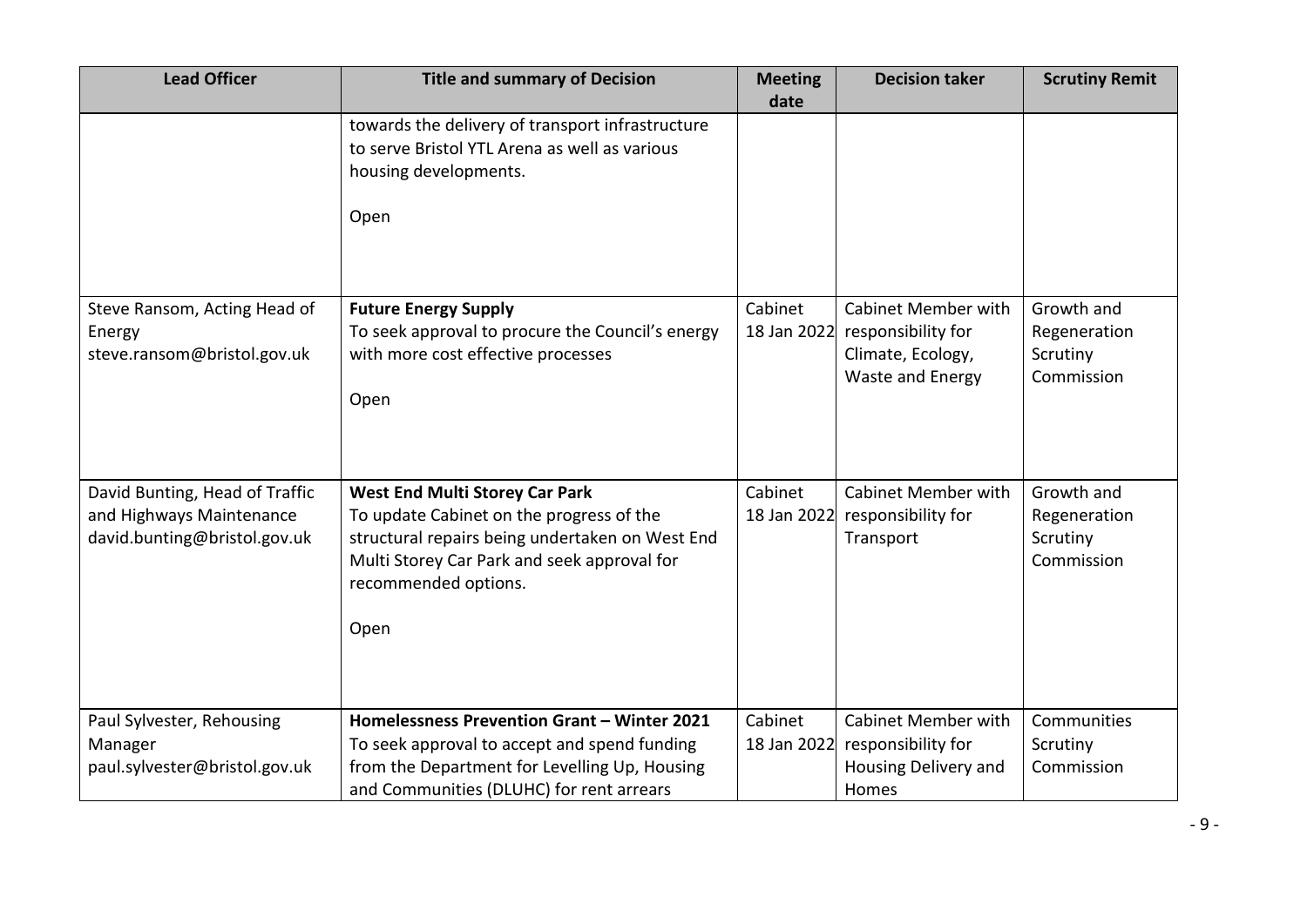| <b>Lead Officer</b>                                                                                         | <b>Title and summary of Decision</b>                                                                                                                                                                                                                                                       | <b>Meeting</b><br>date | <b>Decision taker</b>                                                                                                            | <b>Scrutiny Remit</b>         |
|-------------------------------------------------------------------------------------------------------------|--------------------------------------------------------------------------------------------------------------------------------------------------------------------------------------------------------------------------------------------------------------------------------------------|------------------------|----------------------------------------------------------------------------------------------------------------------------------|-------------------------------|
|                                                                                                             | financial support.<br>Open                                                                                                                                                                                                                                                                 |                        |                                                                                                                                  |                               |
| Helen Pitches, Strategic<br><b>Commissioner for Better Lives</b><br>at Home<br>helen.pitches@bristol.gov.uk | South West regional framework for residential<br>care for people with a learning difficulty and/or<br>autism<br>To seek approval to use the South West regional<br>framework to purchase Residential care for<br>people with learning difficulties and or autism<br>when required.<br>Open | Cabinet                | <b>Cabinet Member with</b><br>18 Jan 2022 responsibility for<br><b>Adult Social Care and</b><br><b>Integrated Care</b><br>System | People Scrutiny<br>Commission |
| Helen Pitches, Strategic<br><b>Commissioner for Better Lives</b><br>at Home<br>helen.pitches@bristol.gov.uk | <b>Adult Social Care community support service</b><br>framework - contract extension<br>To seek extensions to the Community Support<br>Service framework in Adult Social Care to<br>purchase support for adults with social care<br>needs.<br>Open                                         | Cabinet<br>18 Jan 2022 | Cabinet Member with<br>responsibility for<br><b>Adult Social Care and</b><br><b>Integrated Care</b><br>System                    | People Scrutiny<br>Commission |
| Lucia Dorrington, Deputy                                                                                    | <b>Extension of contracts for Care and Support</b>                                                                                                                                                                                                                                         | Cabinet                | Cabinet Member with                                                                                                              | People Scrutiny               |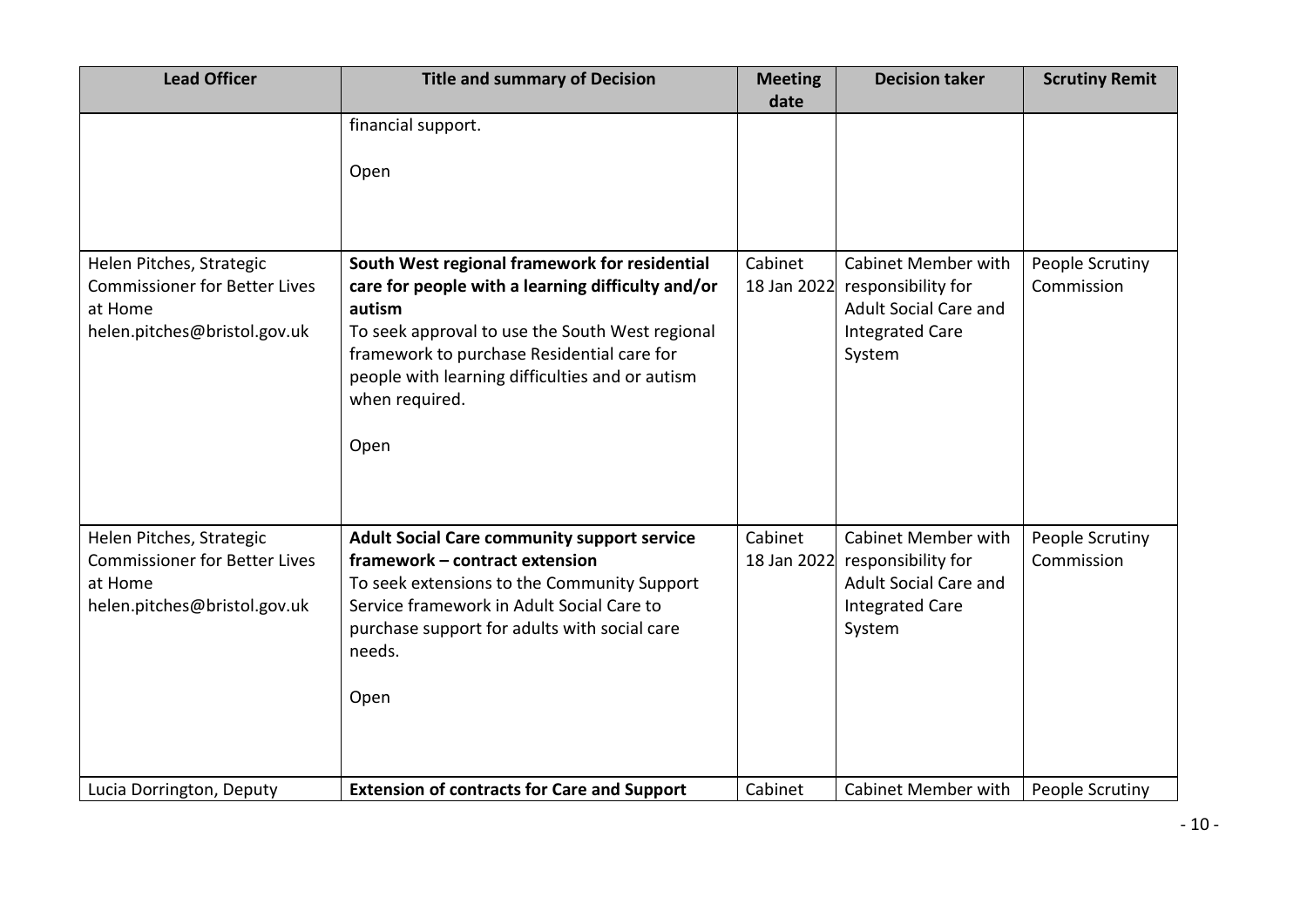| <b>Lead Officer</b>                                                                                                        | <b>Title and summary of Decision</b>                                                                                                                                                                             | <b>Meeting</b><br>date | <b>Decision taker</b>                                                                                                | <b>Scrutiny Remit</b>               |
|----------------------------------------------------------------------------------------------------------------------------|------------------------------------------------------------------------------------------------------------------------------------------------------------------------------------------------------------------|------------------------|----------------------------------------------------------------------------------------------------------------------|-------------------------------------|
| <b>Director Commissioning</b><br>lucia.dorrington@bristol.gov.uk                                                           | services in Extra Care Housing<br>To seek approval for the extension of contracts<br>for Care and Support services in Extra Care<br>Housing for six months, from 1st April 2022 to 30<br>September 2022.<br>Open | 18 Jan 2022            | responsibility for<br><b>Adult Social Care and</b><br><b>Integrated Care</b><br>System                               | Commission                          |
| James Anderson, Education<br>Programme Manager<br>james.anderson@bristol.gov.uk                                            | <b>Education Capital Programme of Works</b><br>To approve the programme of capital works<br>Open                                                                                                                 | Cabinet<br>18 Jan 2022 | Deputy Mayor with<br>responsibility for<br>Children's Services,<br><b>Education and</b><br>Equalities                | People Scrutiny<br>Commission       |
| Jayne Clifford, Head of Service,<br>Intermediate Care, Reablement<br>& Regulated Services<br>jayne.clifford@bristol.gov.uk | <b>Adult Social Care In-house Rehabilitation</b><br><b>Centres Review</b><br>To approve recommendations on Bristol City<br>Council in-house Rehabilitation service within<br>Adult Social Care.<br>Open          | Cabinet<br>18 Jan 2022 | <b>Cabinet Member with</b><br>responsibility for<br><b>Adult Social Care and</b><br><b>Integrated Care</b><br>System | People Scrutiny<br>Commission       |
| Kathryn Archer, Sustainable<br>Procurement Project Manager<br>Kathryn.archer@bristol.gov.uk                                | <b>Sustainable Procurement Policy</b><br>Approve the adoption of a Sustainable<br>Procurement Policy and list of environmental                                                                                   | Cabinet<br>8 Feb 2022  | Deputy Mayor with<br>responsibility for<br>Finance, Governance                                                       | Resources<br>Scrutiny<br>Commission |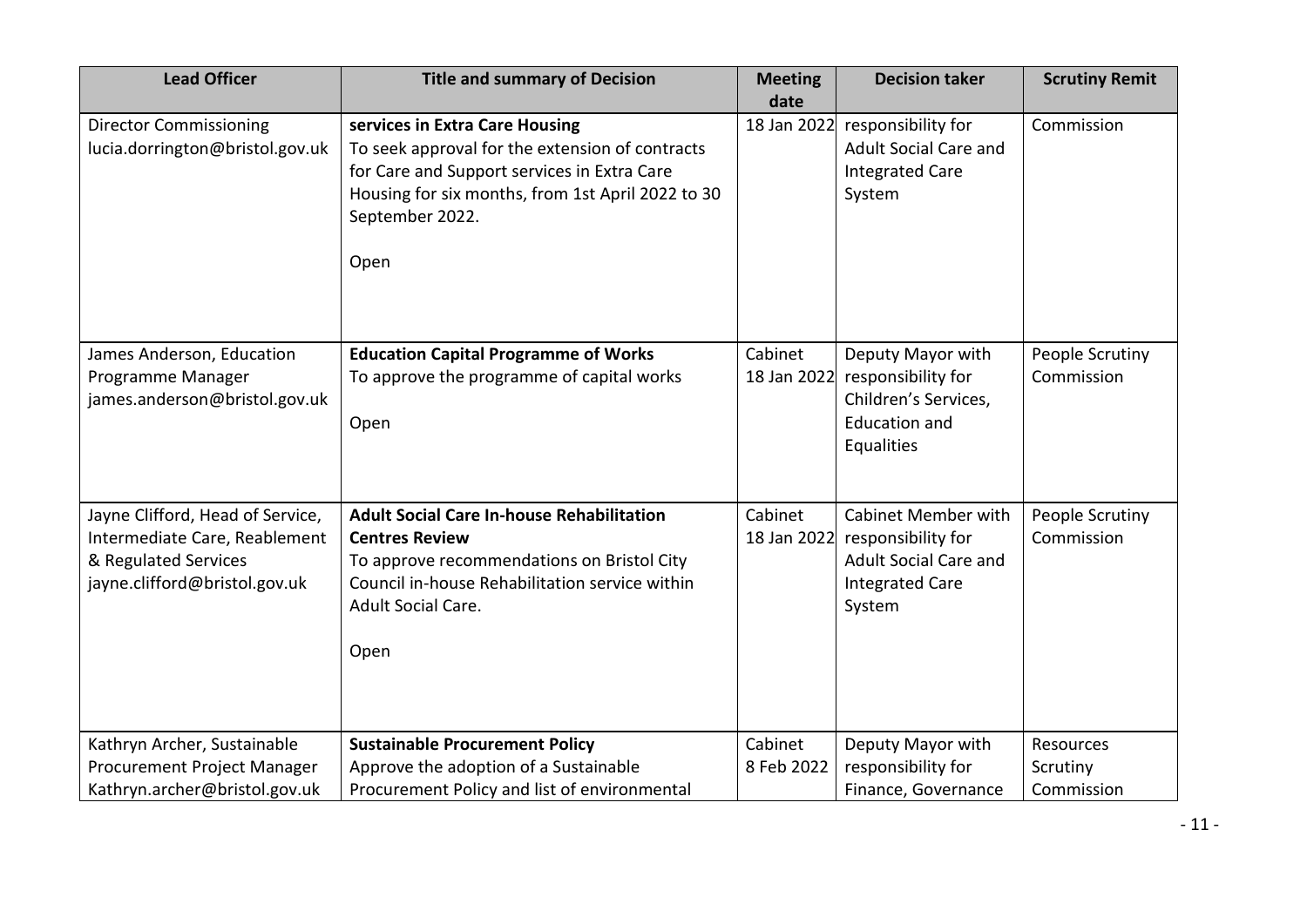| <b>Lead Officer</b>                                                                                            | <b>Title and summary of Decision</b>                                                                                                                                                                                                    | <b>Meeting</b><br>date | <b>Decision taker</b>                                                             | <b>Scrutiny Remit</b>                 |
|----------------------------------------------------------------------------------------------------------------|-----------------------------------------------------------------------------------------------------------------------------------------------------------------------------------------------------------------------------------------|------------------------|-----------------------------------------------------------------------------------|---------------------------------------|
|                                                                                                                | requirements for tenders.<br>Open                                                                                                                                                                                                       |                        | and Performance                                                                   |                                       |
| Yvonne Dawes, Head of<br><b>Statutory Registration</b><br>yvonne.dawes@bristol.gov.uk                          | <b>Expansion of Flax Bourton Mortuary Deceased</b><br><b>Storage</b><br>To accept capital contributions from partner local<br>authorities and take all steps required to extend the<br>Flax Bourton mortuary body storage area.<br>Open | Cabinet<br>8 Feb 2022  | Deputy Mayor with<br>responsibility for<br>Finance, Governance<br>and Performance | Resources<br>Scrutiny<br>Commission   |
| Michael Pilcher, Chief<br>Accountant<br>michael.pilcher@bristol.gov.uk                                         | <b>Budget Monitoring Outturn Report P9</b><br>To provide an update to Cabinet for period 9.<br>Open                                                                                                                                     | Cabinet<br>8 Feb 2022  | Deputy Mayor with<br>responsibility for<br>Finance, Governance<br>and Performance | Resources<br>Scrutiny<br>Commission   |
| Guy Fishbourne, Sports and<br><b>Physical Activity Development</b><br>Manager<br>guy.fishbourne@bristol.gov.uk | Leisure Investment and Procurement Strategy<br>To approve the recommended investment<br>options and the overall procurement strategy for<br>new management arrangements to be in place by<br>April 2023.<br>Part exempt                 | Cabinet<br>8 Feb 2022  | Mayor                                                                             | Communities<br>Scrutiny<br>Commission |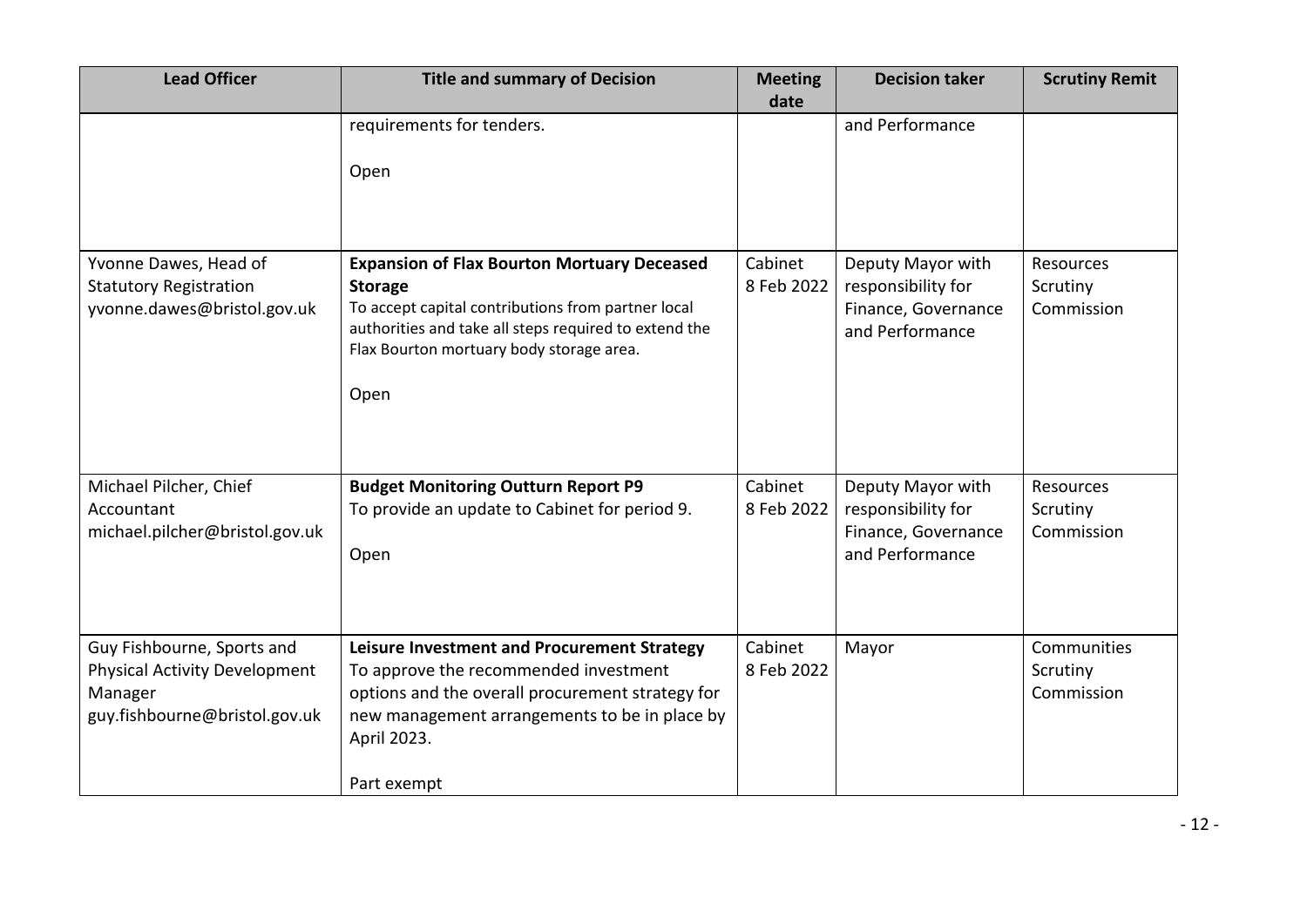| <b>Lead Officer</b>                                                                               | <b>Title and summary of Decision</b>                                                                                                                                                                                                                                                                                                                                                                                                                                | <b>Meeting</b><br>date | <b>Decision taker</b>                                                                                            | <b>Scrutiny Remit</b>                 |
|---------------------------------------------------------------------------------------------------|---------------------------------------------------------------------------------------------------------------------------------------------------------------------------------------------------------------------------------------------------------------------------------------------------------------------------------------------------------------------------------------------------------------------------------------------------------------------|------------------------|------------------------------------------------------------------------------------------------------------------|---------------------------------------|
|                                                                                                   | $\overline{3}$                                                                                                                                                                                                                                                                                                                                                                                                                                                      |                        |                                                                                                                  |                                       |
| Penny Germon, Head of Service<br>Neighbourhoods and<br>Communities<br>penny.germon@bristol.gov.uk | <b>Community Resilience Fund</b><br>To approve implementation of a new grant fund<br>which will build city resilience by growing the<br>power of communities experiencing the greatest<br>inequality.<br>Open                                                                                                                                                                                                                                                       | Cabinet<br>8 Feb 2022  | Deputy Mayor with<br>responsibility for<br>Children's Services,<br><b>Education and</b><br>Equalities            | Communities<br>Scrutiny<br>Commission |
| Jonathan James, Head of<br><b>Natural and Marine Services</b><br>jonathan.james@bristol.gov.uk    | <b>Dynamic Purchasing System Contracts -</b><br><b>Children's Play and Natural Stone Walls</b><br>To approve two four-year Dynamic Purchasing<br>system (DPS) contracts (with multiple lots) for:<br>1) Children's play and associated facilities -<br>provision of equipment, materials, construction,<br>maintenance, and inspection and consultancy<br>services.<br>2) Natural stone walls and carved masonry -<br>construction, repair and maintenance.<br>Open | Cabinet<br>8 Feb 2022  | <b>Cabinet Member with</b><br>responsibility for<br>Public Health,<br>Communities and<br><b>Bristol One City</b> | Communities<br>Scrutiny<br>Commission |
| Paul Sylvester, Rehousing                                                                         | <b>Protect and Vaccinate DLUHC Grant</b>                                                                                                                                                                                                                                                                                                                                                                                                                            | Cabinet                | <b>Cabinet Member with</b>                                                                                       | Communities                           |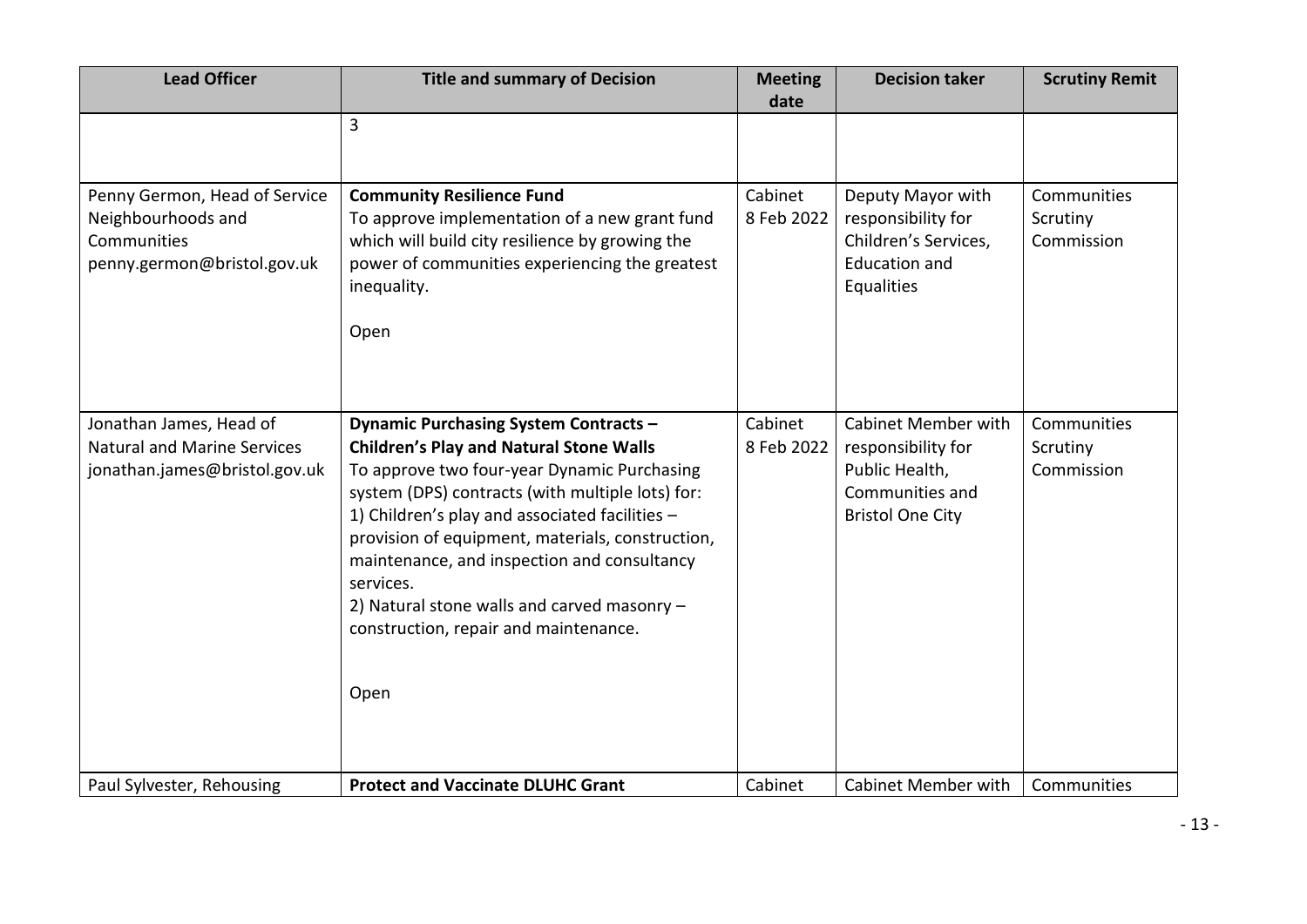| <b>Lead Officer</b>                                                                            | <b>Title and summary of Decision</b>                                                                                                                                                                                                                                      | <b>Meeting</b><br>date | <b>Decision taker</b>                                                                                            | <b>Scrutiny Remit</b>                 |
|------------------------------------------------------------------------------------------------|---------------------------------------------------------------------------------------------------------------------------------------------------------------------------------------------------------------------------------------------------------------------------|------------------------|------------------------------------------------------------------------------------------------------------------|---------------------------------------|
| Manager<br>paul.sylvester@bristol.gov.uk                                                       | To approve the spend of Department for Level<br>Up, Homes and Communities (DLUHC's) Protect<br>and Vaccinate grant to provide accommodation<br>until March 2022 for up to 50 people who are<br>street homeless.<br>Open                                                   | 8 Feb 2022             | responsibility for<br>Housing Delivery and<br>Homes                                                              | Scrutiny<br>Commission                |
| Steve Ransom, Acting Head of<br>Energy<br>steve.ransom@bristol.gov.uk                          | <b>Public Sector Decarbonisation Scheme Phase 3</b><br>To note the submission of a bid and seek approval<br>to accept the Phase 3 of the Public Sector<br>Decarbonisation Scheme for the heating system<br>replacement of Blaise Primary and Dean Field<br>Study.<br>Open | Cabinet<br>8 Feb 2022  | <b>Cabinet Member with</b><br>responsibility for<br>Climate, Ecology,<br>Waste and Energy                        | Communities<br>Scrutiny<br>Commission |
| Jonathan James, Head of<br><b>Natural and Marine Services</b><br>jonathan.james@bristol.gov.uk | National Heritage Lottery Fund (HLF) grant<br>application for Stoke Park<br>To approve a bid to the National Heritage Lottery<br>Fund (HLF) for a grant to fund restoration work in<br>Stoke Park.<br>Open                                                                | Cabinet<br>8 Feb 2022  | <b>Cabinet Member with</b><br>responsibility for<br>Public Health,<br>Communities and<br><b>Bristol One City</b> | Communities<br>Scrutiny<br>Commission |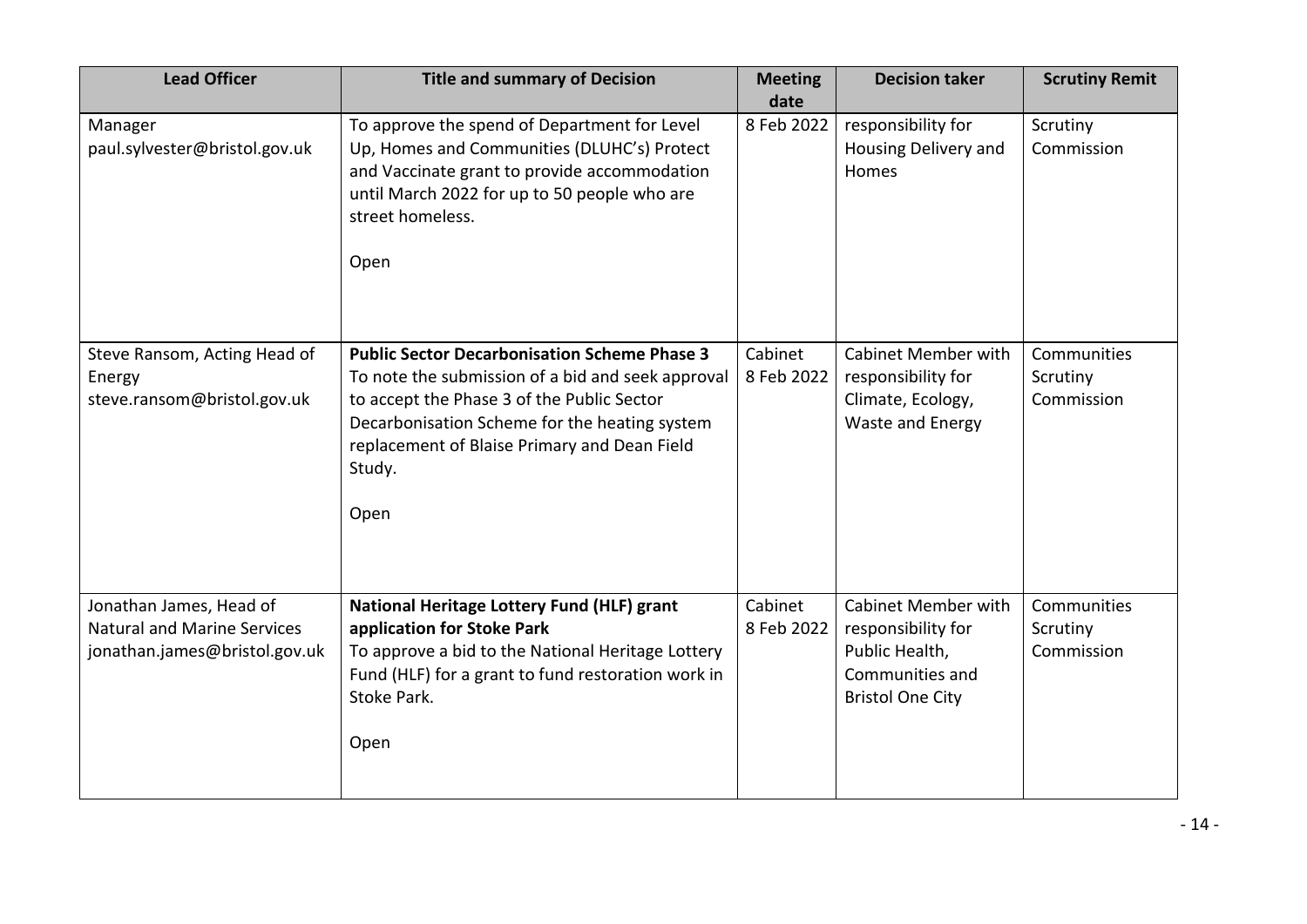| <b>Lead Officer</b>                                                            | <b>Title and summary of Decision</b>                                                                                                                                                                                                                                                                                    | <b>Meeting</b><br>date | <b>Decision taker</b>                                                                                            | <b>Scrutiny Remit</b>                 |
|--------------------------------------------------------------------------------|-------------------------------------------------------------------------------------------------------------------------------------------------------------------------------------------------------------------------------------------------------------------------------------------------------------------------|------------------------|------------------------------------------------------------------------------------------------------------------|---------------------------------------|
| Elaine Olphert, Head of Housing<br>Delivery                                    | Project 1000: Affordable Housing Delivery Plan<br>2022-2025                                                                                                                                                                                                                                                             | Cabinet<br>8 Feb 2022  | <b>Cabinet Member with</b><br>responsibility for                                                                 | Growth and<br>Regeneration            |
| elaine.olphert@bristol.gov.uk                                                  | To seek approval to adopt and implement Bristol<br>City Council's Project 1000: Affordable Housing<br>Delivery Plan 2022-2025.                                                                                                                                                                                          |                        | Housing Delivery and<br>Homes                                                                                    | Scrutiny<br>Commission                |
|                                                                                | Open                                                                                                                                                                                                                                                                                                                    |                        |                                                                                                                  |                                       |
| Richard Fletcher, Parks Services<br>Manager<br>richard.fletcher@bristol.gov.uk | <b>Bristol's Tree Planting Strategy</b><br>To approve the development of a Tree Planting<br>Plan and Tree Strategy to be adopted in April<br>2023 that sets out the council's approach to<br>significantly increasing the city's tree canopy<br>coverage on its land and on the adopted highway.<br>Open                | Cabinet<br>8 Feb 2022  | <b>Cabinet Member with</b><br>responsibility for<br>Public Health,<br>Communities and<br><b>Bristol One City</b> | Communities<br>Scrutiny<br>Commission |
| Richard Fletcher, Parks Services<br>Manager<br>richard.fletcher@bristol.gov.uk | <b>Response to Ash Dieback disease</b><br>To approve the Council's approach to managing<br>the immediate risk to people and property from<br>trees affected by Ash Dieback and to take steps to<br>ensure the environmental impacts are properly<br>responded to including delivering a new tree<br>planting programme. | Cabinet<br>8 Feb 2022  | <b>Cabinet Member with</b><br>responsibility for<br>Public Health,<br>Communities and<br><b>Bristol One City</b> | Communities<br>Scrutiny<br>Commission |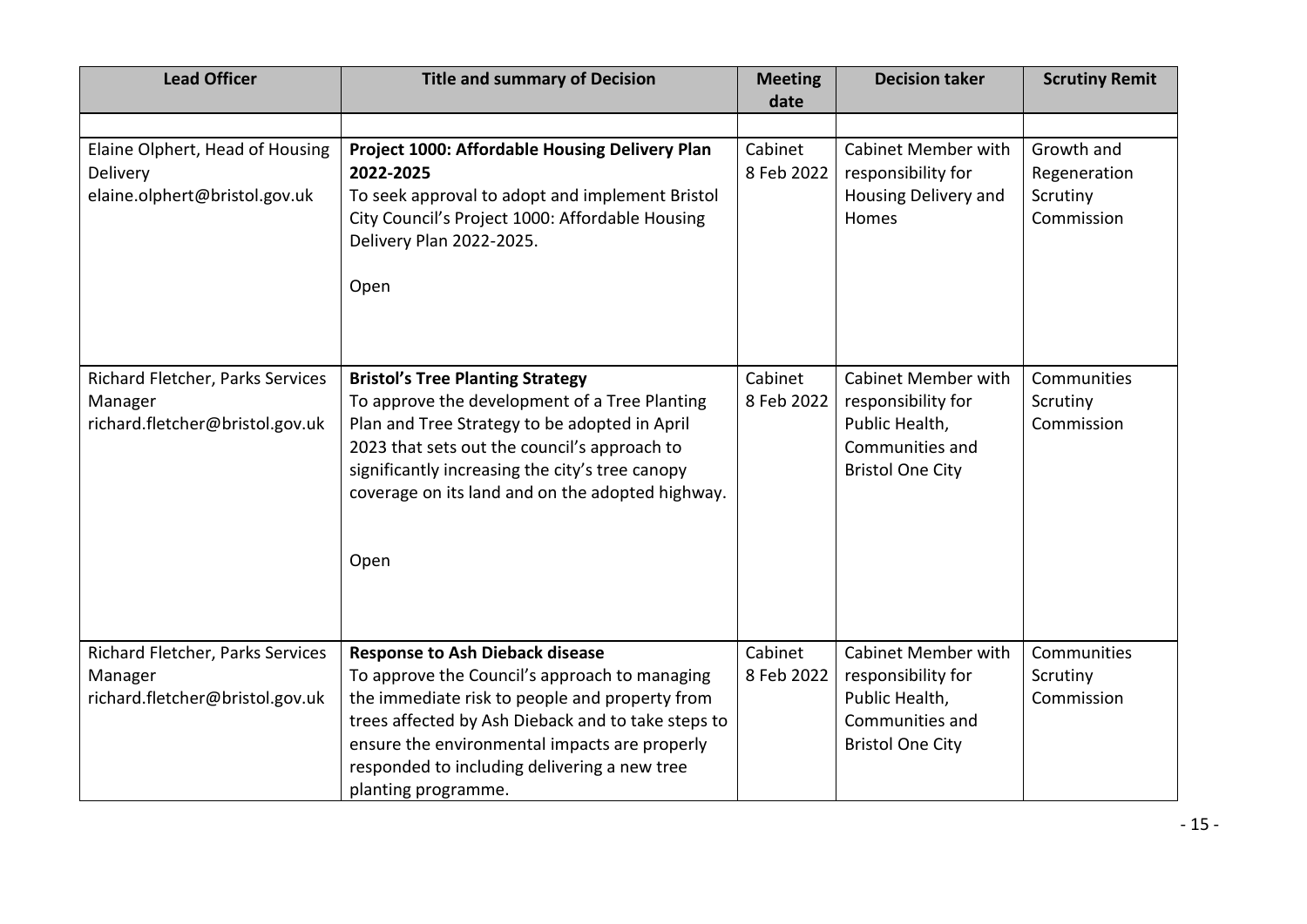| <b>Lead Officer</b>                                                                             | <b>Title and summary of Decision</b>                                                                                                                                                                                                                                                                                                                                                           | <b>Meeting</b><br>date | <b>Decision taker</b>                                                                                 | <b>Scrutiny Remit</b>         |
|-------------------------------------------------------------------------------------------------|------------------------------------------------------------------------------------------------------------------------------------------------------------------------------------------------------------------------------------------------------------------------------------------------------------------------------------------------------------------------------------------------|------------------------|-------------------------------------------------------------------------------------------------------|-------------------------------|
|                                                                                                 | Open                                                                                                                                                                                                                                                                                                                                                                                           |                        |                                                                                                       |                               |
| Gail Rogers, Head of Service -<br><b>Children's Commissioning</b><br>gail.rogers@bristol.gov.uk | Home to School Travel DPS Framework Re-<br>commission<br>To seek approval for a new Home to School Travel<br>DPS framework to open transport tenders up to<br>more providers, consultation on travel policy to<br>introduce independent travel training and<br>recommendations for service delivery based on<br>modelling of children and their needs attending<br>different settings.<br>Open | Cabinet<br>1 Mar 2022  | Deputy Mayor with<br>responsibility for<br>Children's Services,<br><b>Education and</b><br>Equalities | People Scrutiny<br>Commission |
| Thomas Jarvis, Learning City<br><b>Strategic Lead</b><br>thomas.jarvis@bristol.gov.uk           | <b>Holiday Activities and Food Fund 2022</b><br>To accept the grant funding and delegate<br>authority to spend to the Executive Director<br>People in consultation with the Cabinet Member.<br>Open                                                                                                                                                                                            | Cabinet<br>1 Mar 2022  | Deputy Mayor with<br>responsibility for<br>Children's Services,<br><b>Education and</b><br>Equalities | People Scrutiny<br>Commission |
| Gail Rogers, Head of Service -<br><b>Children's Commissioning</b>                               | <b>Education Health Care Plans (EHCP) Additional</b><br><b>Provision Framework Contract</b>                                                                                                                                                                                                                                                                                                    | Cabinet<br>5 Apr 2022  | Deputy Mayor with<br>responsibility for                                                               | People Scrutiny<br>Commission |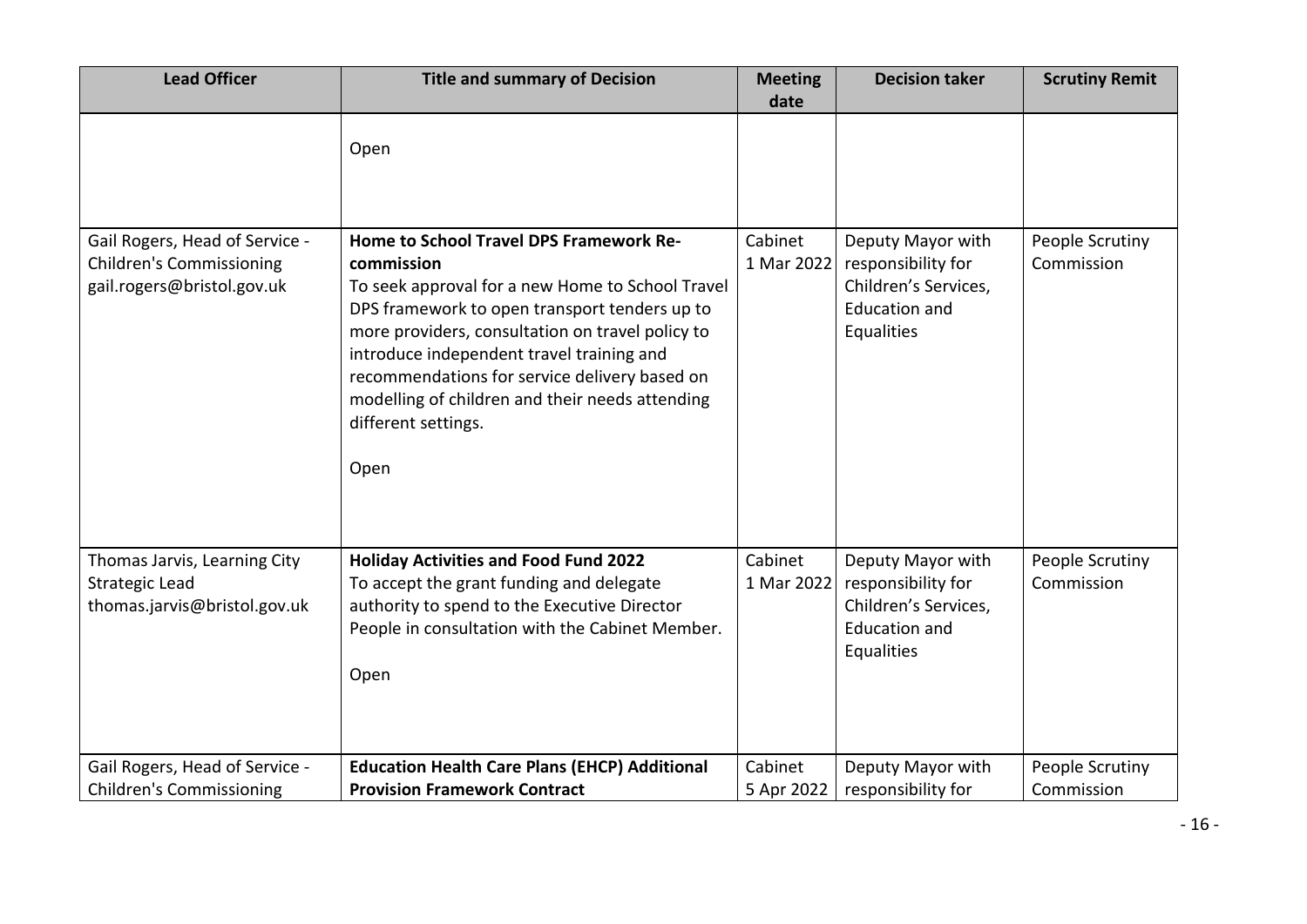| <b>Lead Officer</b>                                                                          | <b>Title and summary of Decision</b>                                                                                                                                                                                                                                              | <b>Meeting</b><br>date          | <b>Decision taker</b>                                                                                                | <b>Scrutiny Remit</b>         |
|----------------------------------------------------------------------------------------------|-----------------------------------------------------------------------------------------------------------------------------------------------------------------------------------------------------------------------------------------------------------------------------------|---------------------------------|----------------------------------------------------------------------------------------------------------------------|-------------------------------|
| gail.rogers@bristol.gov.uk                                                                   | To approve the commissioning and establishment<br>of a flexible framework of providers to deliver<br><b>EHCP Additional Provision Services including</b><br>therapies and learning support<br>Open                                                                                |                                 | Children's Services,<br><b>Education and</b><br>Equalities                                                           |                               |
| Lucia Dorrington, Deputy<br><b>Director Commissioning</b><br>lucia.dorrington@bristol.gov.uk | <b>Recommissioning of Care and Support Services</b><br>in Extra Care Housing<br>To seek cabinet approval to undertake a tender<br>exercise to recommission and award contracts for<br>commissioned Care and Support Services in Extra<br>Care Housing Schemes in Bristol.<br>Open | Cabinet<br>5 Apr 2022           | <b>Cabinet Member with</b><br>responsibility for<br><b>Adult Social Care and</b><br><b>Integrated Care</b><br>System | People Scrutiny<br>Commission |
| Jane Taylor, Employment and<br><b>Skills Manager</b><br>jane.taylor@bristol.gov.uk           | <b>Apprenticeship Commissioning</b><br>To approve the new commissioning arrangements<br>for apprenticeship training and assessment<br>services<br>Open                                                                                                                            | Cabinet<br>Before 7<br>Jun 2022 | Deputy Mayor with<br>responsibility for<br>Children's Services,<br><b>Education and</b><br>Equalities                | People Scrutiny<br>Commission |
| Gail Rogers, Head of Service -                                                               | <b>Youth Zones - Full Business Case</b>                                                                                                                                                                                                                                           | Cabinet                         | Deputy Mayor with                                                                                                    | People Scrutiny               |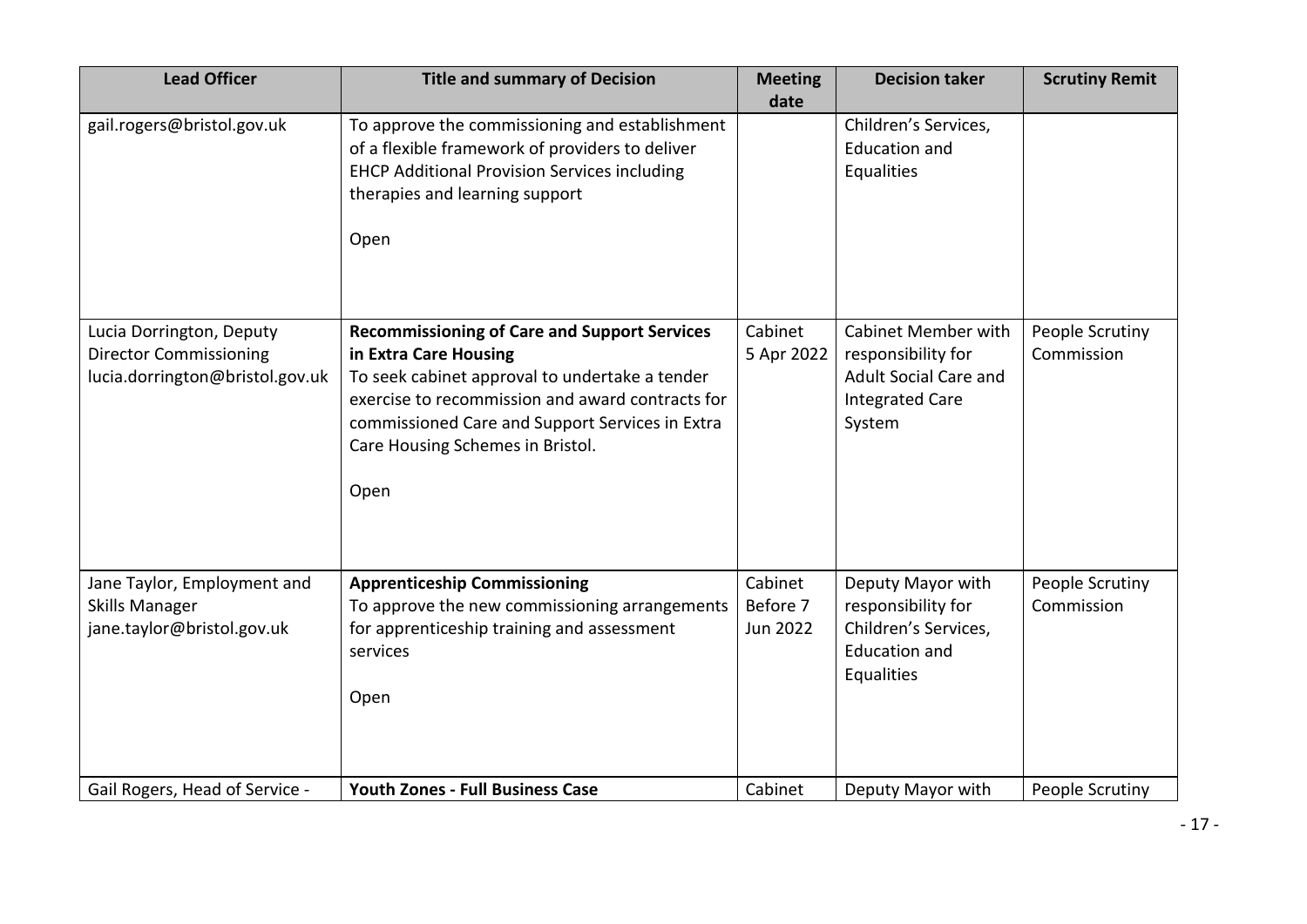| <b>Lead Officer</b>                                                                           | <b>Title and summary of Decision</b>                                                                                                                                          | <b>Meeting</b><br>date                 | <b>Decision taker</b>                                                             | <b>Scrutiny Remit</b>                                  |
|-----------------------------------------------------------------------------------------------|-------------------------------------------------------------------------------------------------------------------------------------------------------------------------------|----------------------------------------|-----------------------------------------------------------------------------------|--------------------------------------------------------|
| <b>Children's Commissioning</b><br>gail.rogers@bristol.gov.uk                                 | To seek approval for the business case and site<br>for the Youth Zone in the South of the City<br>including the lease of an asset for the duration of<br>the project.<br>Open | Before 7<br>Jun 2022                   | responsibility for<br>Children's Services,<br><b>Education and</b><br>Equalities  | Commission                                             |
| John Roy, Group Manager-<br><b>Transport Assets</b><br>john.roy@bristol.gov.uk                | <b>City Regional Sustainable Transport Settlement</b><br>(CRSTS) 2022-2027<br>Open                                                                                            | Cabinet<br>Before 7<br>Jun 2022        | <b>Cabinet Member with</b><br>responsibility for<br>Transport                     | Growth and<br>Regeneration<br>Scrutiny<br>Commission   |
| Guy Collings, Head of Insight,<br>Performance and Intelligence<br>Guy.Collings@bristol.gov.uk | Q4 Quarterly Performance Progress Report - Q4<br>2021/22<br>Non Key<br>Open                                                                                                   | Cabinet<br>Before 7<br>Jun 2022        | Deputy Mayor with<br>responsibility for<br>Finance, Governance<br>and Performance | Overview and<br>Scrutiny<br>Management<br><b>Board</b> |
| Guy Collings, Head of Insight,<br>Performance and Intelligence<br>Guy.Collings@bristol.gov.uk | Q3 Quarterly Performance Progress Report - Q3<br>2021/22<br>Non Key<br>Open                                                                                                   | Cabinet<br>Before 7<br><b>Jun 2022</b> | Deputy Mayor with<br>responsibility for<br>Finance, Governance<br>and Performance | Overview and<br>Scrutiny<br>Management<br><b>Board</b> |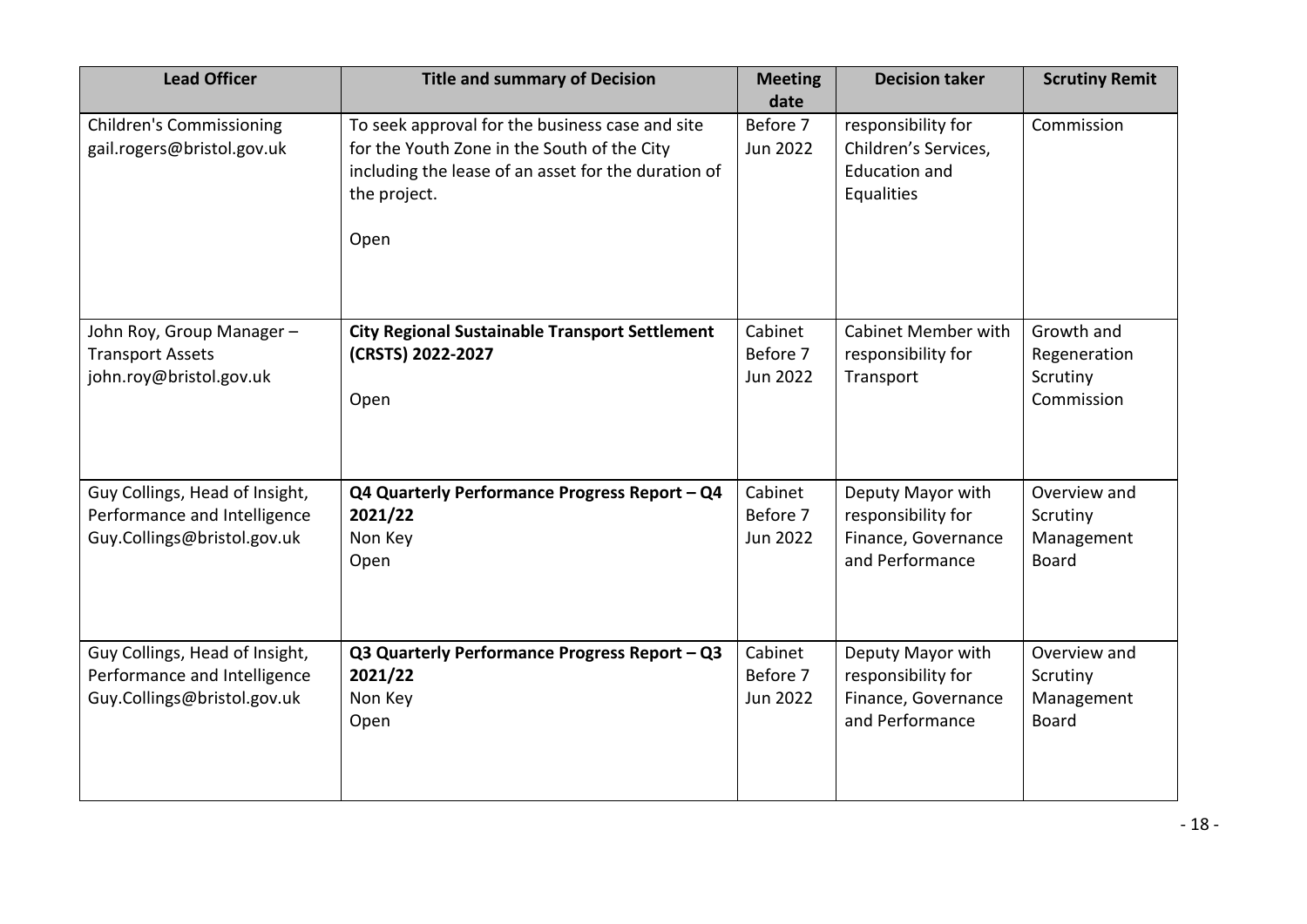| <b>Lead Officer</b>                                                                              | <b>Title and summary of Decision</b>                                                                                            | <b>Meeting</b><br>date                 | <b>Decision taker</b>                                                             | <b>Scrutiny Remit</b>                                  |
|--------------------------------------------------------------------------------------------------|---------------------------------------------------------------------------------------------------------------------------------|----------------------------------------|-----------------------------------------------------------------------------------|--------------------------------------------------------|
| Denise Murray, Director -<br>Finance & Section 151 Officer<br>denise.murray@bristol.gov.uk       | Q4 Corporate Risk Management Report 2021/22<br>Non Key<br>Open                                                                  | Cabinet<br>Before 7<br>Jun 2022        | Deputy Mayor with<br>responsibility for<br>Finance, Governance<br>and Performance | Overview and<br>Scrutiny<br>Management<br><b>Board</b> |
| Denise Murray, Director -<br>Finance & Section 151 Officer<br>denise.murray@bristol.gov.uk       | <b>P10 Budget Monitoring Report</b><br>Open                                                                                     | Cabinet<br>Before 7<br><b>Jun 2022</b> | Deputy Mayor with<br>responsibility for<br>Finance, Governance<br>and Performance | Overview and<br>Scrutiny<br>Management<br><b>Board</b> |
| Guy Collings, Head of Insight,<br>Performance and Intelligence<br>Guy.Collings@bristol.gov.uk    | <b>Business Plan and Performance Framework</b><br>Non Key<br>Open                                                               | Cabinet<br>Before 7<br><b>Jun 2022</b> | Deputy Mayor with<br>responsibility for<br>Finance, Governance<br>and Performance | Overview and<br>Scrutiny<br>Management<br><b>Board</b> |
| Tim Borrett, Director: Policy,<br><b>Strategy and Partnerships</b><br>tim.borrett@bristol.gov.uk | <b>Consultation and Engagement Strategy 2021-24</b><br>Open                                                                     | Cabinet<br>Before 7<br>Jun 2022        | Deputy Mayor with<br>responsibility for<br>Finance, Governance<br>and Performance | Overview and<br>Scrutiny<br>Management<br><b>Board</b> |
| Abigail Stratford, Service<br>Manager, Major Projects<br>abigail.stratford@bristol.gov.uk        | <b>Whitehouse Street Regeneration Framework</b><br>To seek approval of the Whitehouse Street<br>Regeneration Framework.<br>Open | Cabinet<br>Before 7<br>Jun 2022        | Mayor                                                                             | Growth and<br>Regeneration<br>Scrutiny<br>Commission   |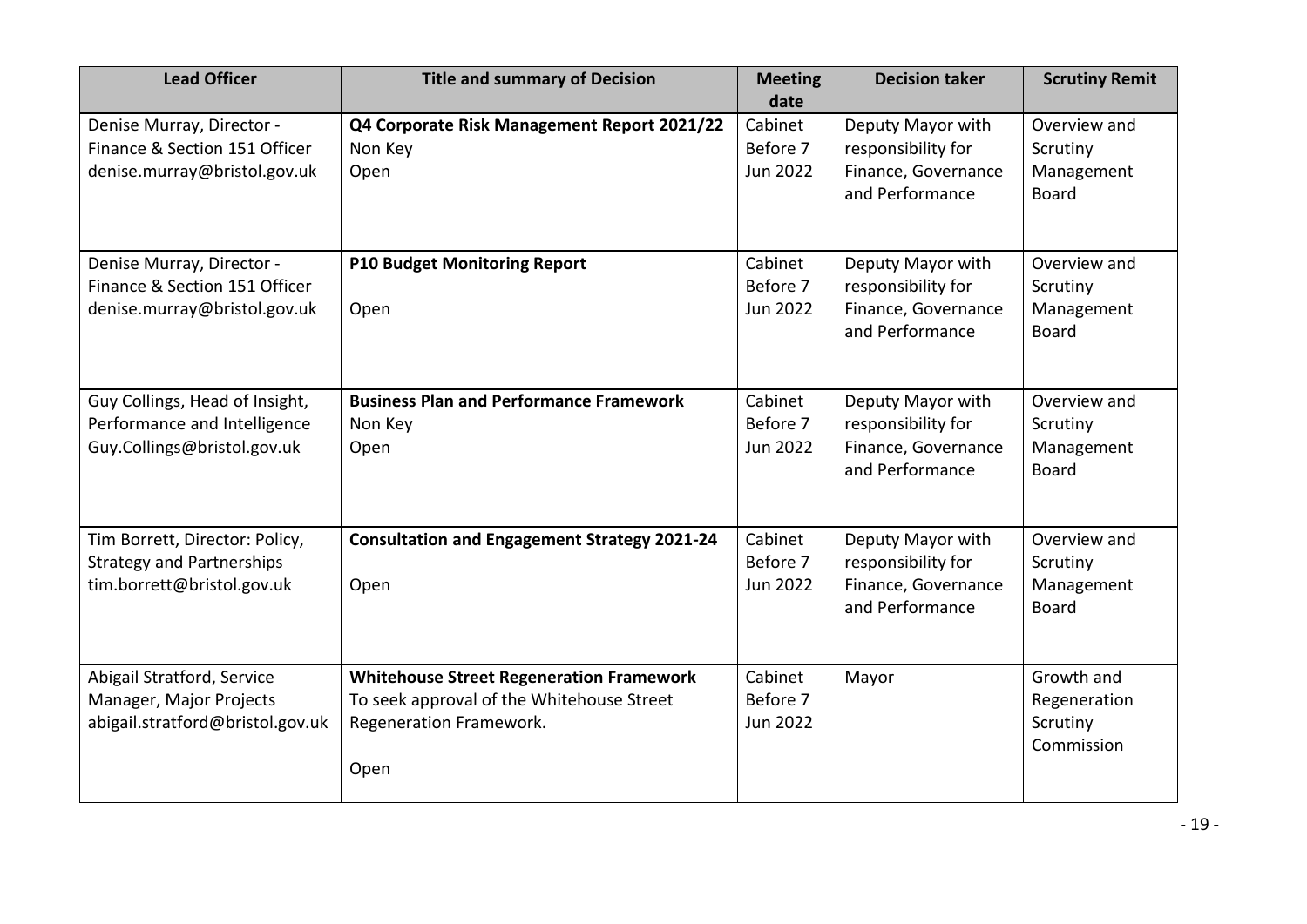| <b>Lead Officer</b>                                                                            | <b>Title and summary of Decision</b>                                                                                                                                                                                                                      | <b>Meeting</b><br>date                 | <b>Decision taker</b>                                                              | <b>Scrutiny Remit</b>                                 |
|------------------------------------------------------------------------------------------------|-----------------------------------------------------------------------------------------------------------------------------------------------------------------------------------------------------------------------------------------------------------|----------------------------------------|------------------------------------------------------------------------------------|-------------------------------------------------------|
|                                                                                                |                                                                                                                                                                                                                                                           |                                        |                                                                                    |                                                       |
| Shaun Taylor, Highways<br>Manager<br>shaun.taylor@bristol.gov.uk                               | <b>Street Lighting LED upgrade and CMS rollout</b><br>To seek approval to spend allocated funding to<br>procure and award the Bristol's LED (Light<br>Emitting Diode) and CMS (Central Management<br>System) street lighting contract.<br>Open            | Cabinet<br>Before 7<br>Jun 2022        | <b>Cabinet Member with</b><br>responsibility for<br>Transport                      | Growth and<br>Regenerations<br>Scrutiny<br>Commission |
| Adam Crowther, Head of<br><b>Strategic City Transport</b><br>adam.crowther@bristol.gov.uk      | <b>Defra Innovation Resilience Programme Fund</b><br>To seek approval of a business case and<br>authorisation to apply for, accept and spend<br>grant funding to enter into contract(s) to deliver<br>the proposals set out in the business case.<br>Open | Cabinet<br>Before 7<br><b>Jun 2022</b> | Cabinet Member with<br>responsibility for<br>Climate, Ecology,<br>Waste and Energy | Growth and<br>Regeneration<br>Scrutiny<br>Commission  |
| Tom Gilchrist, Private Housing<br>and Accessible Homes Manager<br>tom.gilchrist@bristol.gov.uk | Gypsy, Travellers and Showpeople permanent<br>sites<br>To seek permission to approve the development<br>of permanent Gypsy, Travellers and Showpeople<br>sites.<br>Open                                                                                   | Cabinet<br>Before 7<br>Jun 2022        | <b>Cabinet Member with</b><br>responsibility for<br>Housing Delivery and<br>Homes  | Communities<br>Scrutiny<br>Commission                 |